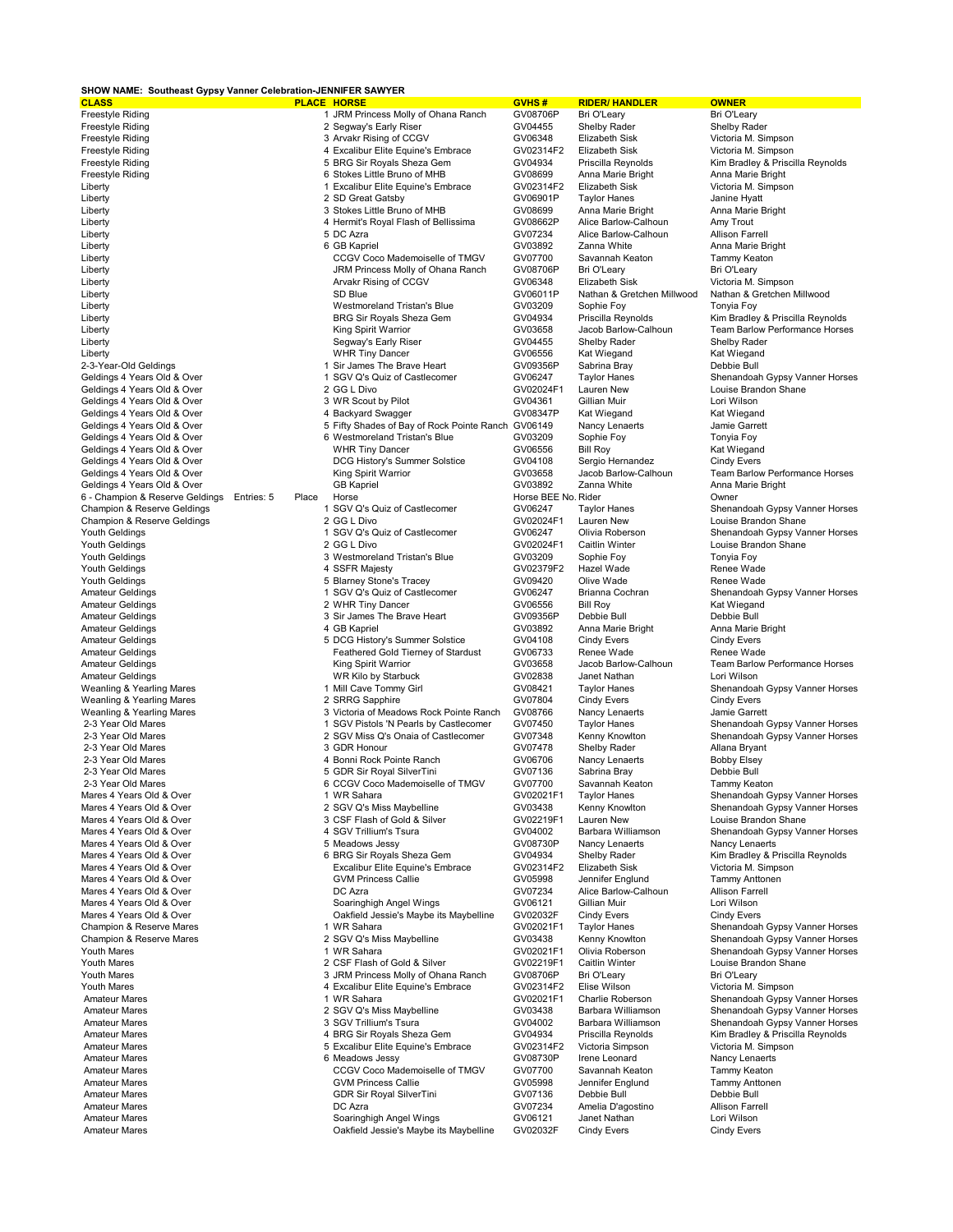Youth Showmanship 2 Excalibur Elite Equine's Embrace GV02314F2 Elise Wilson Victoria M. Simpson

2-3 Year Old Stallions **1 Continuum's Cob Solo** GV07836 Tasha Byerly Marni Duncan or Tom Mahoney<br>2-3 Year Old Stallions **1 Colliney 1 Continuum's Cob Solo** GV09230 Daniel Breslin Daniel & Rebecca Breslin 2-3 Year Old Stallions 2 Flying Red Phoenix 2 Flying Red Phoenix 2 Flying Red Phoenix 2 Flying Red Phoenix 2 GV09230 Daniel Breslin Daniel & Rebecca Breslin 2-3 Year Old Stallions 2 Flying Red Phoenix 2 Flying Red Phoenix 2-3 Year Old Stallions 3 Sir Karryghan GV09005 Rebecca Breslin Daniel & Rebecca Breslin Stallions 4 Years Old & Over 1 Brackenhill Bugatti 1 Bugatti CV09027P Taylor Hanes Allen & Tracy Abel<br>1 Brackenhill Bugatti Gracken GV09027P Taylor Hanes Linda Henry Stallions 4 Years Old & Over 2 2 Dreaming of An Oscar Carres CV06554 Taylor Hanes Linda Henry<br>2 Dreaming of An Oscar GV07147 Mindv Davis Mindv Davis GV17147 Mindv Davis Mindv Davis Stallions 4 Years Old & Over 3 Dungarvan Black Diamond GV07147 Mindy Davis Mindy Davis Stallions 4 Years Old & Over 4 Segway's Early Riser GV04455 Shelby Rader Shelby Rader Stallions 4 Years Old & Over 5 EH Lyuba's King Maximas CV06237 Danny Ahrens Company African Company Africal Company Africal Company Africal Company Africal Company Africal Company Africal Company Africal Company Africal Co Stallions 4 Years Old & Over 6 WR Great Scott GV03000 Sabrina Bray Debbie Bull Stallions 4 Years Old & Over The Contract Contract COCC COV CONSULTIONS CONSULTIONS ARVAKR RISing of CCGV COVO<br>Stallions 4 Years Old & Over The Contract Contract Danny Daly's Little Boy Blue of MHB GHRA Tasha Byerly Steffa Stallions 4 Years Old & Over Christensen<br>Stallions 4 Years Old & Over Christensen<br>Stallions 4 Years Old & Over Stallions 4 Years Old & Over Stallions 4 Years Old & Over Stallions 4 Years Old & Over SD Blue (Stalling A GV06011P Nathan & Gretchen Millwood Nathan & Gretchen Millwood Nathan & Gretchen Millwood<br>SD Great Gatsby (GV06901P Taylor Hanes Janine Hyatt Stallions 4 Years Old & Over The Mystem Supplement Cover SD Great Gatsby Great Gatsby GV06901P Taylor Hanes Janine Hyatter Hyatter Hyatter SD Great Gatsby GV08662P Jacob Barlow-Calhoun Amy Trout<br>Stallions 4 Years Old & Ove Stalling A Years 4 Your Hermit's Royal Flash of Bellissima<br>Stalling Conditions Communications Communications Amy Trout<br>Stalling Communications Anna Marie Bright Anna Marie Bright Stallions 4 Years Old & Over Stokes Little Bruno of MHB GV08699 Anna Marie Bright Anna Marie Bright Anna Marie Bright<br>Champion & Reserve Stallions States and Strach Anna Marie Anna Marie Bright Anna Marie Bright Allen & Tr Champion & Reserve Stallions 1 Brackenhill Bugatti 1 Bugatti CV09027P Taylor Hanes Champion & Reserve Stallions 1 Abell 2 Continuum's Cob Solo 600 CV07836 Tasha Bverly Champion & Reserve Stallions **2 Continuum's Cob Solo** GV07836 Tasha Byerly Marni Duncan or Tom Mahoney<br>2 Continuum's Cob Solo GV09027P Dani Fleck Allen & Tracy Abel Amateur Stallions 1 Brackenhill Bugatti GV09027P Dani Fleck Allen & Tracy Abel Amateur Stallions (Amateur Stallions of An Oscar Company of An Oscar Company Company Company Company Company Company<br>2 Dreaming of An Oscar GV06554 Dani Fleck Linda Henry<br>2 Segway's Early Riser GV04455 Priscilla Reynolds S Amateur Stallions 3 Segway's Early Riser GV04455 Priscilla Reynolds Shelby Rader Amateur Stallions 4 Stokes Little Bruno of MHB GV08699 Anna Marie Bright Anna Marie Bright Amateur Stallions 5 Arvakr Rising of CCGV GV06348 Tammy Keaton Victoria M. Simpson Amateur Stallions and the Communications of Bermit's Royal Flash of Bellissima<br>Amateur Stallions Trout American Communications American Communications American Communications American Commun<br>GV09230 Daniel Breslin Amateur Stallions Flying Red Phoenix GV09230 Daniel Breslin Daniel & Rebecca Breslin Amateur Stallions Sir Karryghan GV09005 Rebecca Breslin Daniel & Rebecca Breslin Supreme Champion 1 WR Sahara 1 WR Sahara 1 2002021F1 Taylor Hanes Shenandoah Gypsy Vanner Horses<br>1 WR Sahara 1 GY02021F1 Taylor Hanes Shenandoah Gyosy Vanner Horses North American Bred **1 WR Sahara** 1 WR Sahara GV02021F1 Taylor Hanes<br>1 American Bred Conner Horses 2 SGV Q's Miss Maybelline GV03438 Barbara Williamson Shenandoah Gypsy Vanner Horses North American Bred 2 CGV Q's Miss Maybelline GV03438 Barbara Williamson Shenandoah Gypsy Vanner Horses<br>2 Sontinuum's Cob Solo GV07836 Tasha Byerly Marni Duncan or Tom Mahoney North American Bred **3 Continuum's Cob Solo** GV07836 Tasha Byerly Marni Duncan or Tom Mahoney<br>1991 - Anni Duncan Bred Gynsy Vanner Hor North American Bred **1986 1 - 1 Mill Cave Tommy Girl** GV08421 Barbara Williamson Shenandoah Gypsy Vanner Horses<br>1997 - Sact Pistols 'N Pearls by Castlecomer GV07450 Barbara Williamson Shenandoah Gypsy Vanner Horses North American Bred 5 SGV Pistols 'N Pearls by Castlecomer GV07450 Barbara Williams<br>North American Bred 5 SGV Pistols 'N Pearls by Castlecomer GV07348 Kenny Knowlton North American Bred 1992 (CGV Miss Q's Onaia of Castlecomer CV07348 Kenny Knowlton Shenandoah Gypsy Vanner Horses<br>North American Bred 1996 (CGV Coco Mademoiselle of TMGV GV07700 Savannah Keaton Tammy Keaton North American Bred **CRICT COLOGY COCO COCO Mademoiselle of TMGV** GV07700 Savannah Keaton Tammy Keaton Tammy Keaton<br>North American Bred Colocole Ahrens EH Lyuba's King Maximas GV06237 Danny Ahrens Danny & Nicole Ahrens North American Bred **EH Lyuba's King Maximas** GV06237 Danny Ahrens Danny Ahrens Cover and Danny Ahrens Cover Ahrens Danny Ahrens Danny Ahrens Danny Ahrens Danny Ahrens Danny Ahrens GCV04002 Barbara Williamson North American Bred **SGV Trillium's Tsura** GV04002 Barbara Williamson Shenandoah Gypsy Vanner Horses<br>North American Bred Stenandoah Syltonia of Meadows Rock Pointe Ranch GV08766 Nancy Lenaerts Jamie Garrett North American Bred Victoria of Meadows Rock Pointe Ranch GV08766 Nancy Lenaerts Jamie Garrett North American Bred Some SD Blue SOME SOME GV06011P Nathan & Gretchen Millwood Nathan & Gretchen Millwood Nathan & G<br>GRETING GREGIUM GREECHEN GREECHEN GERECHEN GREECHEN GREECHEN MINOR BUIL North American Bred **GUR SilverTini** GUR Sir Royal SilverTini GV07136 Debbie Bull Debbie Bull Debbie Bull Debbie Bull Debbie Bull Debbie Bull Debbie Bull Debbie Bull Debbie Bull Debbie Bull Debbie Bull Debbie Bull Debbie B North American Bred WR Great Scott GV03000 Sabrina Bray Debbie Bull North American Bred **BRG Sir Royals Sheza Gem** GV04934 Priscilla Reynolds Kim Bradley & Priscilla Reynolds<br>1991 - GDR Honour GDR October 1997 - Shelby Rader Allana Bryant North American Bred GDR Honour GV07478 Shelby Rader Allana Bryant North American Bred Contract Device Contract Contract Contract Contract Contract Contract Contract Contract Contract Contract Contract Contract Contract Contract Contract Contract Contract Contract Contract Contract Contra North American Bred **North American Bred Construction Bred Dreaming of An Oscar** Construction Bred CV06554 Taylor Hanes<br>North American Bred **Dreaming of An Oscar** GV08554 Taylor Hanes **North American Bred** Construction Bre North American Bred King Spirit Warrior GV03658 Jacob Barlow-Calhoun Team Barlow Performance Horses North American Bred GV07234 Allison Farrell Allison Farrell<br>North American Bred GB Kapriel GV03892 Zanna White Anna Marie Bright North American Bred GB Kapriel GV03892 Zanna White Anna Marie Bright North American Bred Shelby Rader Segway's Early Riser Shelby Rader Shelby Rader Shelby Rader Shelby Rader Shelby Rader Shelby Rader Shelby Rader Shelby Rader Shelby Rader Shelby Rader Shelby Rader Shelby Rader Shelby Rader Internationally Bred 1 Brackenhill Bugatti GV09027P Taylor Hanes Allen & Tracy Abel Internationally Bred 2 Dungarvan Black Diamond GV07147 Mindy Davis Mindy Davis Internationally Bred **1998** 3 SD Great Gatsby 3 SD Great Gatsby<br>19 Internationally Rred 19 Marie Bright 1 Anna Marie Bright 1 Anna Marie Bright 1 Anna Marie Bright 1 Anna Marie Bright Internationally Bred 1996 (South of MHB 1996) (South 2008)<br>Internationally Bred 1996 Anna Marie Bright 1997 (SV08699 Anna Marie Bright Anna Marie Bright Anna Marie Bright<br>Internationally Bred 1997 (Steffanie Christensen 19 Internationally Bred 5 Danny Daly's Little Boy Blue of MHB GHRA Tasha Byerly Steffanie Christensen Internationally Bred 6 Meadows Jessy GV08730P Nancy Lenaerts Nancy Lenaerts Internationally Bred Hermit's Royal Flash of Bellissima<br>Internationally Bred Hermit's Royal Flash of Bellissima GV08662P Alice Barlow-Calhoun Amy Trout<br>I SGV Q's Miss Maybelline GV03438 Barbara Williamson Shenandor Bred & Shown by Owner The Communication of the SGV Q's Miss Maybelline COM COMBARD Barbara Williamson Shenandoah Gypsy Vanner Horses<br>Bred & Shown by Owner Thomas 2 GDR Sir Royal Silver Prince GV03229 Melanie Kucera Melanie Bred & Shown by Owner **2 GDR Sir Royal Silver Prince** GV03229 Melanie Kucera Melanie Kucera<br>2 GDR Shown by Owner 3 EH Lyuba's King Maximas GV06237 Danny Ahrens Danny & Nicole Ahrens Bred & Shown by Owner **3 EH Lyuba's King Maximas** GV06237 Danny Ahrens Danny & Nicole Ahrens Danny Ahrens Danny A<br>Bred & Shown by Owner **Abrens Annual Ahrens Annual Angel Wings** GV06121 Lori Wilson Lori Wilson Bred & Shown by Owner 4 Soaringhigh Angel Wings GV06121 Lori Wilson Lori Wilson Bred & Shown by Owner Figure 2012 5 JRM Princess Molly of Ohana Ranch GV08706P Bri O'Leary<br>1 SGV Trillium's Tsura GV04002 Barbara Williamson Color-Patterned 1 SGV Trillium's Tsura GV04002 Barbara Williamson Shenandoah Gypsy Vanner Horses<br>1 SGV Q's Quiz of Castlecomer GV06247 Brianna Cochran Shenandoah Gypsy Vanner Horses Color-Patterned 2 SGV Q's Quiz of Castlecomer CV06247 Brianna Cochran Shenandoah Gypsy Vanner Horses<br>2 SGV Miss Q's Onaia of Castlecomer GV07348 Kenny Knowlton Shenandoah Gypsy Vanner Horses Color-Patterned **3 SGV Miss Q's Onaia of Castlecomer** GV07348 Kenny Knowlton Shenandoah Gypsy Vanner Horses<br>Color-Patterned **Shenandoah State Color-State Agent Agency Color-State Color-Patterned State Taylor**<br>Color-Pattern Color-Patterned **1.2 Color-Patterned** 1 Color-Patterned 1 Color-Patterned 1 Color-Patterned 1 Color-Patterned 1 Color-Patterned 1 Color-Patterned 1 Color-Patterned 1 Color-Patterned 1 Color-Patterned 1 Color-Patterned 1 Co Color-Patterned 5 Westmoreland Tristan's Blue GV03209 Sophie Foy Tonyia Foy Color-Patterned 6 Backyard Swagger GV08347P Kat Wiegand Kat Wiegand Color-Patterned Color-Patterned Color-Patterned Color-Patterned Color-Patterned Color-Patterned Color-Patterned<br>Color-Patterned Color-Patterned Color-Patterned Color-Patterned Color-Patterned Color-Patterned Color-Patterne Color-Patterned SSFR Majesty GV02379F2 Hazel Wade Renee Wade Color-Patterned **Color-Patterned** Christensen<br>Color-Patterned **Danny Danny Danny Danny Danny Bully** Steffanie Christensen Color-Patterned Danniel & Rebecca Bre Color-Patterned Flying Red Phoenix GV09230 Daniel Breslin Daniel & Rebecca Breslin Color-Patterned **Examples 20 Tana Color-Patterned** Color-Patterned Color-Patterned Color-Patterned Color-Patterned<br>Color-Patterned Color-Patterned Color-Patterned Color-Patterned DC Azra DC Azra Color-Patterned Allison Far Color-Patterned DC Azra GV07234 Allison Farrell Allison Farrell Color-Patterned GB Kapriel GV03892 Zanna White Anna Marie Bright Color-Patterned Victoria of Meadows Rock Pointe Ranch GV08766 Nancy Lenaerts Jamie Garrett<br>Color-Solid or Blagdon Color-Solid or Blagdon 1990 Meadows 1 Brackenhill Bugatti GV09027P Taylor Hanes Allen & Tracy Abel Color-Solid or Blagdon **1 Brackenhill Bugatti** Color-Solid or Blagdon and a River Allen & Tracy Abel<br>1 Brackenhill Bugatti GV09027P Taylor Hanes Allen & Gretchen Millwood Nathan & Gretchen Millwood Nathan & Gretchen Millwo 2 SD Blue (CV06011P Nathan & Gretchen Millwood Nathan & Gretchen Millwood Nathan & Gretchen Millwood Nathan & Gretchen Millwood Nathan & Gretchen Millwood Nathan & Gretchen Millwood Nathan & Gretchen Millwood Nathan Bryant Color-Solid or Blagdon Color-Solid or Blagdon and Color-Solid or Blagdon 3 GDR Honour GV07478 Shelby Rader Allana Bryant<br>Color-Solid or Blagdon Color Shelton 3 4 CCGV Coco Mademoiselle of TMGV GV07700 Savannah Keaton Tammy Color-Solid or Blagdon 4 CCGV Coco Mademoiselle of TMGV GV07700 Savannah Keaton Tammy Keaton Color-Solid or Blagdon 5 Blarney Stone's Tracey GV09420 Olive Wade Renee Wade Color-Solid or Blagdon 6 Hermit's Royal Flash of Bellissima GV08662P Jacob Barlow-Calhoun Amy Trout Color-Solid or Blagdon Mill Cave Tommy Girl GV08421 Barbara Williamson Shenandoah Gypsy Vanner Horses Color-Solid or Blagdon SGV Q's Miss Maybelline GV03438 Kenny Knowlton Shenandoah Gypsy Vanner Horses Color-Solid or Blagdon Color Color Color-Solid or Blagdon Color-Solid or Blagdon Color-Solid or Blagdon Color-<br>Color-Solid or Blagdon Color Color-Solid or Solid at SGV Pistols 'N Pearls by Castlecomer GV07450 Barbara Willi COV Pistols 'N Pearls by Castlecomer GV07450 Barbara Williamson Shenandoah Gyps<br>Stokes Little Bruno of MHB GV08699 Anna Marie Bright Anna Marie Bright Color-Solid or Blagdon **Color-Solid or Blagdon** Color-Solid or Blagdon and Marie Bright Color-Solid or Blagdon Color-Solid or Blagdon Color-Solid or Blagdon Color-Solid or Blagdon Color-Solid or Blagdon Color-Solid or Blag Color-Solid or Blagdon Segway's Early Riser GV04455 Shelby Rader Shelby Rader Youth Showmanship 1 JRM Princess Molly of Ohana Ranch GV08706P Bri O'Leary Bri O'Leary 3 Westmoreland Tristan's Blue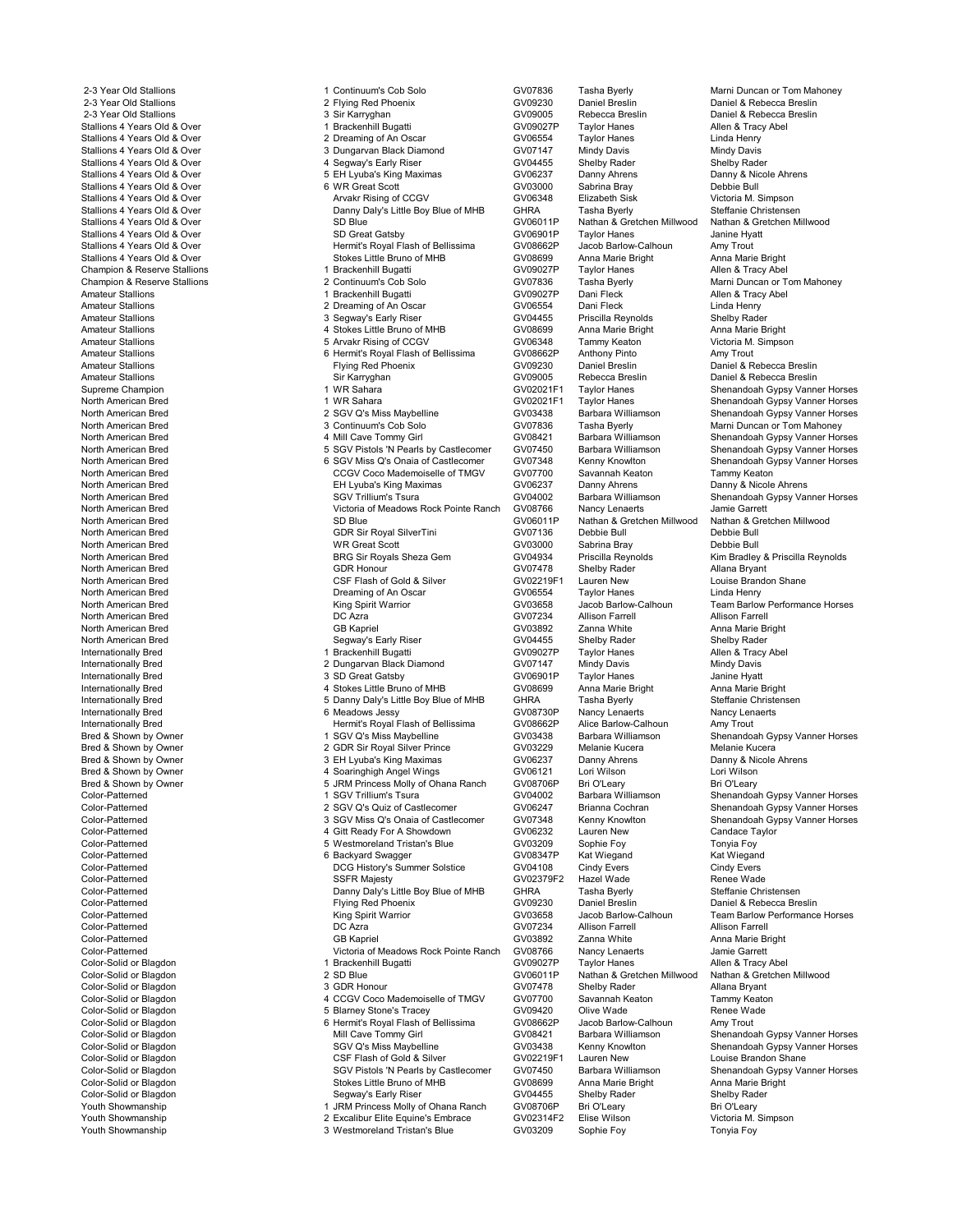English Pleasure SR Horse W/T 2 GB Kapriel 2 GB Kapriel GV03892 2 GB Kapriel GV03892 2 Canna Marie Bright Anna Mari<br>2 3 Brackenhill Bugatti Amateur English Pleasure W/T

Youth Showmanship 4 SSFR Majesty GV02379F2 Hazel Wade Renee Wade Youth Showmanship **No. 2012 1:** The Stone's Tracey **COVID-1990 COVID-1990** Olive Wade Renee Wade Renee Wade Renee Wade Renee Wade Showmanship<br>The Showmanship South Showmanship **6 GG L Divo** Stone's Tracey **GV02024F1** Caitl Youth Showmanship 6 GG L Divo GV02024F1 Caitlin Winter Louise Brandon Shane Amateur Showmanship 1 SGV Miss Q's Onaia of Castlecomer GV07348 Jami Morton Shenandoah Gypsy Vanner Horses<br>1 2 CCGV Coco Mademoiselle of TMGV GV07700 Savannah Keaton Tammy Keaton Tammy Keaton Amateur Showmanship 2 CCGV Coco Mademoiselle of TMGV GV07700 Savannah Keaton Coco Mademoiselle of TMGV GV02021F1 Darby Nicalaisen<br>2 Amateur Showmanship Keaton Tammy Keaton Tammy Keaton Showman Showmanship Amateur Showmanship **3 WR Sahara** 3 WR Sahara GV02021F1 Darby Nicalaisen Shenandoah Gypsy Vanner Horses<br>Amateur Showmanship *A GVM Princes* Callie GV05008 Langifer Englund Tammy Anthonen Amateur Showmanship 4 GVM Princess Callie GV05998 Jennifer Englund Tammy Anttonen Amateur Showmanship<br>Amateur Showmanship **1990 Building COCC History's Summer Solstice** GV04108 Cindy Evers Cindy Evers Cindy Evers<br>Amateur Showmanship Allison Earrell Amateur Showmanship 6 DC Azra GV07234 Amelia D'agostino Allison Farrell Amateur Showmanship<br>Amateur Showmanship Feathered Gold Tierney of Stardust GV06733 Renee Wade Renee Wade<br>Amateur Showmanship Feathered Gold Tierney Sembrace GV02314F2 Tammy Keaton Victoria M. Simpson Amateur Showmanship **Amateur Showmanship** Excalibur Elite Equine's Embrace GV02314F2 Tammy Keaton Victoria M. Simpson BRG Sir Royals Sheza Gem<br>Amateur Showmanship **Amateur Showmanshipson** BRG Sir Royals Sheza Gem GV04934 P Amateur Showmanship BRG Sir Royals Sheza Gem Barca Control Control Control Control Control Control Control Control Control Control Control Control Control Control Control Control Control Control Control Control Control Con Amateur Showmanship North Christen King Spirit Warrior Care Communic Sound Communic Mateur Showmanship<br>Amateur Showmanship North Show Hermit's Royal Flash of Bellissima GV08662P Anthony Pinto Amy Trout Amy Trout Amateur Showmanship **Amy Trout** Hermit's Royal Flash of Bellissima GV08662P Anthony Pinto Amy Trout Amy Trout<br>Amateur Showmanship Anna Marie Bright Stokes Little Bruno of MHB GV08699 Anna Marie Bright Anna Marie Bright Amateur Showmanship Stokes Little Bruno of MHB GV08699 Anna Marie Bright Anna Marie Bright Amateur Showmanship Chromanship GB Kapriel GB Kapriel GV03892 Anna Marie Bright Anna Marie Bright Anna Marie Bright<br>GY08347P Kat Wiedand Kat Wiedand Anna Marie Bright Anna Marie Bright Chroman Chroman Chroman Chroman Chrom Dressage Suitability in Hand **1 Backyard Swagger Mand Communisty Communisty** Communisty Communisty Communisty Communisty<br>1 Back Communisty of Guine Communisty Communisty Communisty Communisty Communisty Communisty Communis Dressage Suitability in Hand 2 CSF Flash of Gold & Silver Consultion CV02219F1 Lauren New Louise Brandon Shane<br>2 CSF Flash of Gold & Silver GV02219F1 Lauren New Louise Brandon Shane Shane Shane Shane Shane Shane Shane Sha 1990 BRG Sir Royals Sheza Gem GV04934 Priscilla Reynolds Communicum Communicum Communicum Bradley & Priscilla Reynolds<br>1990 Belbie Bull GEN General GV07136 Sabrina Bray Debbie Bull Debbie Bull Dressage Suitability in Hand The Contract of the Contract of the Contract of the Contract of the Contract of the Contract of the Contract of the Contract of the Contract of the Contract of the Contract of the Contract of t Dressage Suitability in Hand 5 WR Scout by Pilot GV04361 Gillian Muir Lori Wilson 6 Hermit's Royal Flash of Bellissima GV08662P Alice Barlow-Calhoun Amy Trout<br>Bonni Rock Pointe Ranch GV06706 Nancy Lenaerts Bobby Elsey Dressage Suitability in Hand Bonni Rock Pointe Ranch Bonni Rock Pointe Ranch GV06706 Nancy Lenaerts Bobby Elsey<br>Dressage Suitability in Hand Fifty Shades of Bay of Rock Pointe Ranch GV06149 Josy Lind Jamie Garrett Pifty Shades of Bay of Rock Pointe Ranch GV06149 Josy Lind Jose Josmie Garrett<br>GDR Honour GV07478 Shelby Rader Allana Bryant Dressage Suitability in Hand Connection of CDR Honour CDR Honour GV07478 Shelby Rader Mallana Bryant Allana Bryant<br>Christian Green Brackenhill Bugatti GV09027P Taylor Hanes Allen & Tracy Abel Dressage Suitability in Hand **Brackenhill Bugatti** Bugatti GV09027P Taylor Hanes Allen & Tracy Allen A Tracy Brackenhill Bugatti GV09027P Taylor Hanes Allen & Tracy Allen & Tracy Brackenhill Bugatti GV07234 Alice Barlow-Ca Dressage Suitability in Hand **Disk and Suitable Control** DC Azra COV Ressage Alice Barlow-Calhoun Allison Farrell<br>1991 - Dressage Suitability in Hand Suite Alice The Segway's Early Riser Coverage Shelby Rader (Shelby Rader Dressage Suitability in Hand Sextern Shelby Rader Shelby Rader Shelby Rader Shelby Rader Shelby Rader Shelby Rader Shelby Rader Shelby Rader Shelby Rader Shelby Rader Shelby Rader Shelby Rader Shelby Rader Shelby Rader She Concours d'Elegance Riding W/T 1 GB Kapriel 1 GB Kapriel GV03892 Zanna White Anna Marie Bright Concours d'Elegance Riding W/T 2 Fifty Shades of Bay of Rock Pointe Ranch GV06149 Josy Lind Jamie Garrett 2 Fifty Shades of Bay of Rock Pointe Ranch GV06149 Josy Lind Jamie Garrett Jamie Garrett Bay of Rock Pointe R<br>3 Bonni Rock Pointe Ranch GV06706 Nancy Lenaerts Bobby Elsey Concours d'Elegance Riding W/T<br>Concours d'Elegance Riding W/T 3 Bonni Rock Pointe Ranch GV06706 Nancy Lenaerts Bobby Elsey<br>Concours d'Elegance Riding W/T 4 Stokes Little Bruno of MHB GV08699 Anna Marie Bright Anna Marie Br Concours d'Elegance Riding W/T **4** Stokes Little Bruno of MHB GV08699 Anna Marie Bright Anna Marie Bright Anna Marie Bright Anna Marie Bright Anna Marie Bright Anna Marie Bright Anna Marie Bright Bright Anna Marie Bright A Concours d'Elegance Riding W/T 5 Meadows Jessy GV08730P Irene Leonard Nancy Lenaerts Dressage Suitability Under Saddle W/T 1 GB Kapriel Companies Anna Marie Bright Companies Companies Companies A<br>1 GB Kapriel GV0219F1 Lauren Mew Gomme Brandon Shane Brandon Shane Anna Marie Anna Marie Brandon Shane Dressage Suitability Under Saddle W/T 2 CSF Flash of Gold & Silver GV02219F1 Lauren New Louise Brandon Louise Brandon Shane Stand Shane Stand Shane Stand Shane Stand Shane Stand Shane Stand Shane Stand Shane Stand Shane Sh Dressage Suitability Under Saddle W/T 3 Backyard Swagger CV08347P Kat Wiegand Kat Wiegand Kat Wiegand<br>19 Backyard CVD 4 GVM Princess Callie GV GV05998 Jennifer Englund Tammy Anttonen Dressage Suitability Under Saddle W/T **1988 COVIDES AND ALC AND PRINCESS Callie** GROUP COVERS ARE GOVERN AND TRIMMY Ant<br>1999 Dressage Suitability Under Saddle W/T **1999 COVIDENT AND SAN AND SCOULD AND SAN COV** OF GOVERN AN Dressage Suitability Under Saddle W/T 5 WR Scout by Pilot GV04361 Gillian Muir Lori Wilson Lori Wilson<br>19 Dressage Suitability Under Saddle W/T 6 Stokes Little Bruno of MHB GV08699 Anna Marie Bright Anna Marie Bright Dressage Suitability Under Saddle W/T **6** Stokes Little Bruno of MHB GV08699 Anna Marie Bright Anna Marie Bright Anna Marie Bright Anna Marie Bright Anna Marie Bright Computer Anna Marie Bright Bright Bright Bright Bright Dressage Suitability Under Saddle W/T **EH Lyuba's King Maximas** GV06237 Ashley Leibe Danny & Nicole Ahrensage Suitability Under Saddle W/T Fifty Shades of Bay of Rock Pointe Ranch GV06149 Josy Lind Jamie Garrett Dressage Suitability Under Saddle W/T Fifty Shades of Bay of Rock Pointe Ranch GV06149 Josy Lind Jamie Garrett<br>Dressage Suitability Under Saddle W/T Feathered Gold Tierney of Stardust GV06733 Renee Wade Renee Wade ness and Dress the Suitable Team of the Suitable Presence of Stardiered Gold Tierney of Stardust GV06733 Renee Wade<br>Brackenhill Bugatti GV09027P Taylor Hanes Allen & Tracy Abel Dressage Suitability Under Saddle W/T Brackenhill Bugatti Bugatti COV09027P Taylor Hanes Allen & Tracy Allen & Tracy Brackenhill Bugatti GV09027P Taylor Hanes Allen & Tracy Allen & Tracy Brackenhill Bugatti GV09027P Taylor Dressage Suitability Under Saddle W/T **DR** DC Azra COVID DRESSAGE COVID Alice Barlow-Calhoun Allison Farrell<br>Dressage Suitability Under Saddle W/T Segway's Early Riser GV04455 Tatiana Baber Shelby Rader Dressage Suitability Under Saddle W/T **Segway's Early Riser Statem C**GV04455 Tatiana Baber Shelby Rader Shelby Rader Shelby Rader Shelby Rader Shelby Rader Shelby Rader Shane<br>State Suitability Under Saddle W/T/C Shane 1 GG Dressage Suitability Under Saddle W/T/C 1 GG L Divo GV02024F1 Lauren New Louise Brandon Shane Dressage Suitability Under Saddle W/T/C and the Suit of Miles of Miles of Starbuck GV02838 Gillian Muir Lori Wilson<br>1 Dressage Suitability Under Saddle W/T/C 3 WR Great Scott Starbuck GV03000 Sabrina Bray Debbie Bull Dressage Suitability Under Saddle W/T/C and South Scott Scott Control of Sabrina Bray Community Under Saddle W/T/C and SSFR Majesty Community Community Under Saddle W/T/C 4 SSFR Majesty Community Community Under Saddle W/T Dressage Suitability Under Saddle W/T/C 4 SSFR Majesty GV02379F2 Hazel Wade Renee Wad<br>Dressage Suitability Under Saddle W/T/C 5 Dreaming of An Oscar GV06554 Taylor Hanes Linda Dressage Suitability Under Saddle W/T/C 5 Dreaming of An Oscar 6 Dreaming of An Oscar GV06554 Taylor Hanes Linda Henry<br>Dressage Equitation Under Saddle W/T 1 CSE Flash of Gold & Silver GV02219E1 Lauren New 1 Ouise Brandon Dressage Equitation Under Saddle W/T 1 CSF Flash of Gold & Silver Company of CO2219F1 Lauren New Louise Brandon Stream Louise Brandon Stream 2 GVM Princess Callie Company Antonen Company Antonen Dressage Equitation Under S Dressage Equitation Under Saddle W/T 2 GVM Princess Callie CV05998 Jennifer Englund<br>2 GV04361 Gillian Muir Christenen Antenent Cover Student Cover Server Antenent Cover Server Gillian Muir Dressage Equitation Under Saddle W/T and the Scout by Pilot Care of GV04361 Gillian Muir Cori Wilson<br>Dressage Equitation Under Saddle W/T 4 GB Kapriel Care and GV03892 Zanna White Anna Marie Bright Dressage Equitation Under Saddle W/T **4 GB Kapriel COV** GV03892 Zanna White Anna Marie Anna Marie Anna Marie Anna<br>Dressage Equitation Under Saddle W/T 5 Westmoreland Tristan's Blue GV03209 Sophie Foy Tonyia Foy Dressage Equitation Under Saddle W/T 5 Westmoreland Tristan's Blue GV03209 Sophie Foy Tonyia Foy<br>1 Gressage Equitation Under Saddle W/T 6 Fifty Shades of Bay of Rock Pointe Ranch GV06149 Josy Lind Dressage Equitation Under Saddle W/T 6 Fifty Shades of Bay of Rock Pointe Ranch GV06149 Josy Lind Jamie Garrett Dressage Equitation Under Saddle W/T North Coreat Scott Number of North Coreans Coreans of Metal Debbie Bull Debbie Bull Debbie Bull Debbie Bull Debbie Bull Debbie Bull Debbie Bull Anna Marie Bright North Stright Anna Mari Dressage Equitation Under Saddle W/T Stokes Little Bruno of MHB GV08699 Anna Marie Bright Anna Marie Bright Anna Marie Bright Anna Marie Bright Anna Marie Bright Anna Marie Bright Anna Marie Bright Shelby Rader Stokes Litt Dressage Equitation Under Saddle W/T Segway's Early Riser GV04455 Tatiana Baber Shelby Rader Theory Shelby Rader<br>1 GG L Divo Shelby Raddle W/T/C 1 GG L Divo Shelby Sunday States GV02024F1 Lauren New Shelby Rader Shane Dressage Equitation Under Saddle W/T/C **1 GG L Divo COV** GV02024F1 Lauren New Louise Brandon Cover Louise Brandon Shane Shane Cover 1 GG L Divo GV02024F1 Lauren New Louise Brandon Shane Shane Core 2 WR Kilo by Starbuck GV0 Dressage Equitation Under Saddle W/T/C 2 WR Kilo by Starbuck GV02838 Gillian Muir Cover Lori Wilson<br>2 English Pleasure JR Horse W/T Cover Christopher's 1 EH Lyuba's King Maximas GV06237 Ashley Leibe Counny & Nicole Ahrens English Pleasure JR Horse W/T **1 EH Lyuba's King Maximas** GV06237 Ashley Leibe Danny & Nicole A<br>1 English Pleasure JR Horse W/T 2 GVM Princess Callie CGV05998 Jennifer Englund Tammy Anttonen English Pleasure JR Horse W/T 1990 2 GVM Princess Callie 1990 CV05998 Jennifer Englund Tammy Anttonen<br>1991 English Pleasure JR Horse W/T 1999 3 Fifty Shades of Bay of Rock Pointe Ranch GV06149 Josy Lind Carrett Shitty Shades of Bay of Rock Pointe Ranch GV06149 Josy Lind<br>4 DC Azra dice Barlow-Calhoun GV07234 Alice Barlow-Calhoun English Pleasure JR Horse W/T **Acknow Acknow Acknow Acknow Acknow Acknow** GV07234 Alice Barlow-Calhoun Allison Farrell<br>4 DC Azra GV06232 Molly Comiskey Candace Taylor English Pleasure JR Horse W/T Form the Solit Ready For A Showdown CCV06232 Molly Comiskey Candace Taylor Candace Taylor<br>The Solit Read of CV03209 Sophie Form Tonyia Form Tonyia Form the Solit Read of Nestmoreland Tristan's Youth English Pleasure W/T 1 Westmoreland Tristan's Blue GV03209 Sophie Foy Tonyia Foy Youth English Pleasure W/T 2 JRM Princess Molly of Ohana Ranch GV08706P Bri O'Leary Bri O'Leary<br>2 Youth English Pleasure W/T 3 Excalibur Elite Equine's Embrace GV02314F2 Elise Wilson Victoria M. Signalibur Elite Equine's Embrace GV02314F2 Elise Wilson Victoria M. Simpson Victoria M. Simpson C<br>4 Blarney Stone's Tracey vade GV09420 Olive Wade Renee Wade Youth English Pleasure W/T 4 Blarney Stone's Tracey GV09420 Olive Wade Renee Wad<br>English Pleasure SR Horse W/T 1 Westmoreland Tristan's Blue GV03209 Sophie Fov Tonvia Fov English Pleasure SR Horse W/T **1** Westmoreland Tristan's Blue 6V03209 Sophie Foy Tonyia Foy<br>1 2 GB Kapriel Chistan's Burgos Convention Plannis Chistanic Bright Formula Computer of the Anna Marie Bright English Pleasure SR Horse W/T **3** Brackenhill Bugatti Sugatti GV09027P Taylor Hanes Allen & Tracy Abel<br>1 Autor Allen Buries Archive W/T Allen & Archives Allen Andreas Allen Andreas Allen & Tracy Abel Annes Archives English Pleasure SR Horse W/T **1990 CONTAB A CONTAB OF COLO A** Silver GV02219F1 Lauren New Louise Brandon Couise Brand<br>1991 English Pleasure SR Horse W/T **CONTAB A CONTAB A SHANE A SHANE A SHANE A** SHANE CONTAB A SHANE A S English Pleasure SR Horse W/T **5 Backyard Swagger** GV08347P Kat Wiegand Kat Wiegan Kat Wiegan<br>English Pleasure SR Horse W/T **6 WR Scout by Pilot** GV04361 Gillian Muir Lori Wilson English Pleasure SR Horse W/T **6** WR Scout by Pilot GV04361 Gillian Muir Lori Wilson<br>English Pleasure SR Horse W/T Feathered Gold Tierney of Stardust GV06733 Renee Wade Renee Wade Feathered Gold Tierney of Stardust GV06733 Renee Wade Renee Wade Renee Wade Renee Wade Renee Wade Renee Wade R<br>Arvakr Rising of CCGV BROW GV06348 Elizabeth Sisk Sinch Start Renee Wade Renee Wade English Pleasure SR Horse W/T **Arxakr Rising of CCGV** GV06348 Elizabeth Sisk Victoria M. Simpson<br>English Pleasure SR Horse W/T **Guide Constant Constant Constant Constant** GEO GV02314F2 Elise Wilson Victoria M. Simpson Excalibur Elite Equine's Embrace GV02314F2 Elise Wilson Victoria M. Simpso<br>Stokes Little Bruno of MHB GV08699 Anna Marie Bright Anna Marie Bright English Pleasure SR Horse W/T Stokes Little Bruno of MHB GV08699 Anna Marie Bright Anna Marie Bright Anna Marie Bright Anna Marie Bright Anna Marie Bright Anna Marie Bright Anna Marie Bright Shelby Rader Shelby Rader Shelb English Pleasure SR Horse W/T Segway's Early Riser GV04455 Tatiana Baber Shelby Rader Amateur English Pleasure W/T 1 GVM Princess Callie Callie COOS998 Jennifer Englund Tammy Anttonen Commiter Ant<br>Amateur English Pleasure W/T 2 WR Great Scott GV03000 Debbie Bull Amateur English Pleasure W/T **2** WR Great Scott Group CV03000 Debbie Bull Debbie Bull Debbie Bull Chromateur English Pleasure W/T<br>2 Stateur Gramateur Debasure W/T Amproon State Breat State Bullie Equine's Embrace GV02314F2 3 Excalibur Elite Equine's Embrace GV02314<br>4 DC Azra GV07234 Amateur English Pleasure W/T **Amateur English Pleasure W/T** 4 DC Azra **And Allison Farrell**<br>Amateur English Pleasure W/T **Amateur English Pleasure Warrell Amateur English Pleasure Warrell Amateur English P** Amateur English Pleasure General GV06733<br>Amateur English Blead Communic Stardust GV08730P Irene Leonard Renee Nancy Lenaerts Amateur English Pleasure W/T 6 Meadows Jessy GV08730P Irene Leonard Nancy Lenaerts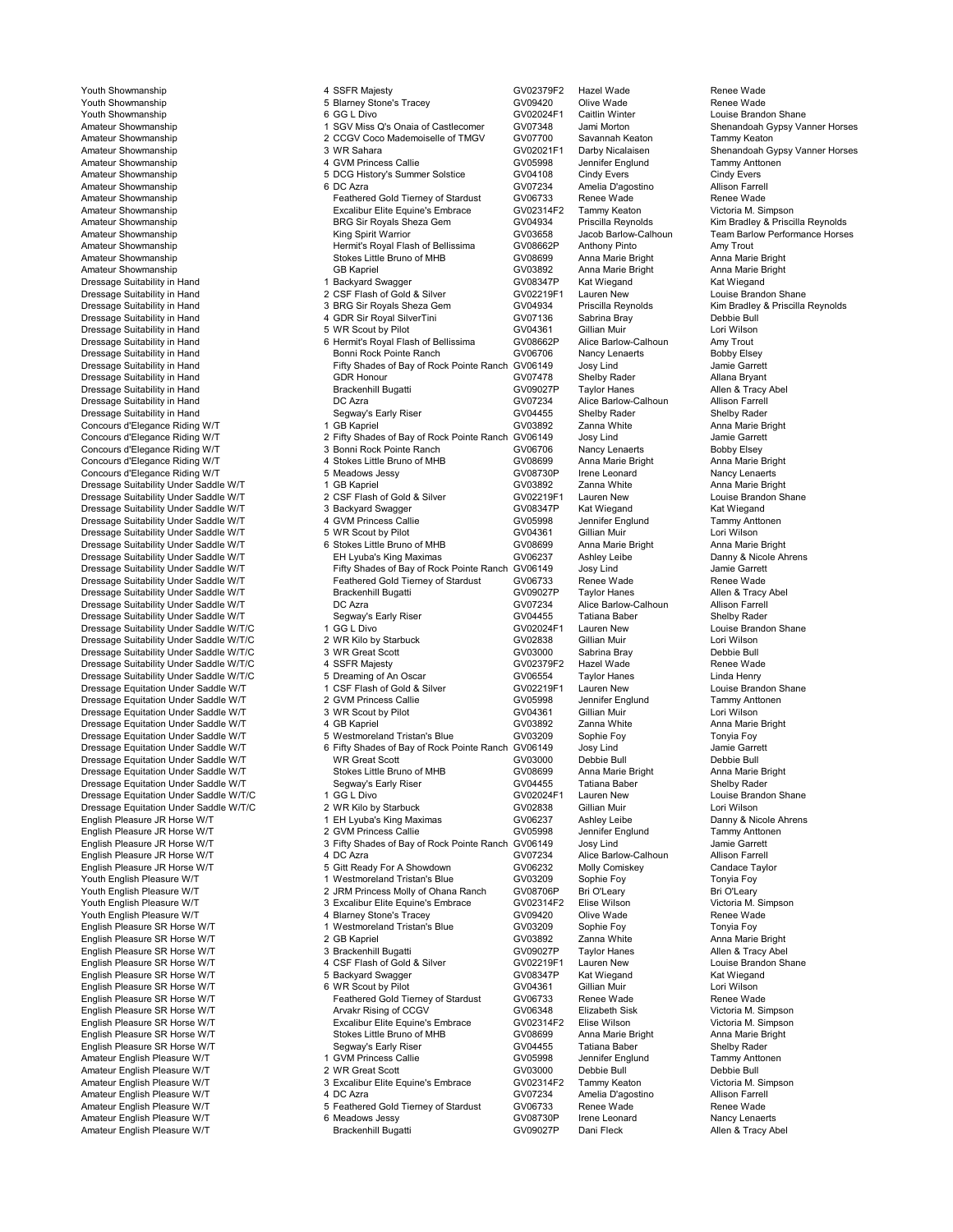Trail in Hand-SR Horse 6 Oakfield Jessie's Maybe its Maybelline GV02032F Cindy Evers Cindy Evers

Amateur English Pleasure W/T **Stokes Little Bruno of MHB** GV08699 Anna Marie Bright Anna Marie Bright Anna Marie Bright<br>Green Horse W/T English Pleasure **Anna Maria Anna Anna Anna Anna Anna Marie Bright Anna Marie Bright A** Green Horse W/T English Pleasure 1 BRG Sir Royals Sheza Gem GV04934 Tatiana Baber (Kim Bradley & Reynolds)<br>Green Horse W/T English Pleasure 2 Feathered Gold Tierney of Stardust GV06733 Renee Wade Renee Wade 2 Feathered Gold Tierney of Stardust GV06733 Renee Wade Renee Wade Renee Wade Renee Wade Renee Wade Renee Wade Green Horse W/T English Pleasure 3 DC Azra GV07234 Amelia D'agostino Allison Farrell Green Horse W/T English Pleasure **4 Gitt Ready For A Showdown** GV06232 Molly Comiskey Candace Taylor Communist Communist Communist Communist Communist Communist Communist Communist Communist Communist Communist Communist C Green Horse W/T English Pleasure **5 WR Scout by Pilot** GV04361 Gillian Muir Lori Wilson Lori Wilson<br>Green Horse W/T English Pleasure **Green Contained Automatic Containe**r Green GV06706 Nancy Lenaerts Bobby Flsey Green Horse W/T English Pleasure **6 Bonni Rock Pointe Ranch CGV06706** Nancy Lenaerts Bobby Elsey<br>GV06011P Nathan & Gretchen Milwood Nathan & Gretchen Milwood Nathan & Gretchen Milwood Nathan & Gretchen Milwood Green Horse W/T English Pleasure SD Blue SD Blue GV06011P Nathan & Gretchen Millwood Nathan & Gretcher<br>Green Horse W/T English Pleasure Stretcher Street Brackenhill Bugatti Green Green Horse W/T English Pleasure S Green Horse W/T English Pleasure **Brackenhill Bugatti Example States Allen & Trackenhill Bugatti Allen & Trackenhill Bugatti GV09027P Taylor Hanes Allen & Trackenhill Bugatti GV09027P Taylor Hanes Amy Trout Amy Trout Hermi** Green Horse W/T English Pleasure The Hermit's Royal Flash of Bellissima CV08662P Anthony Pinto Amy Trout<br>Hermit's Royal Flash of Bellissima GV08662P Anthony Pinto Amy Trout<br>Youth English Equitation W/T 1 Westmoreland Trist Youth English Equitation W/T 1 Westmoreland Tristan's Blue Control Control of Control Control of Control of Tonyia Foy<br>Youth English Equitation W/T 1 Westmoreland Tristan's Blue GV03209 Sophie Foy Tonyia Foy Tonyia Foy<br>You Youth English Equitation W/T 2 Excalibur Elite Equine's Embrace GV02314F2 Elise Wilson Victoria M. Simpson<br>Youth English Equitation W/T 3 JRM Princess Molly of Ohana Ranch GV08706P Volket English Equitation Equitation Communism Equitation Mitch Statement Articleary<br>The State of Obana Ranch GV09420 Olive Wade Bri Renee Wade Youth English Equitation W/T 4 Blarney Stone's Tracey GV09420 Olive Wade Renee Wade<br>Amateur English Equitation W/T 1 GVM Princess Callie GV05998 Jennifer Englund Tammy Amateur English Equitation W/T 1 GVM Princess Callie 1 GV05998 Jennifer Englund Tammy Anttonen Comme<br>Amateur English Equitation W/T 1 Club 2 WR Great Scott 1 GV03000 Debbie Bull Debbie Bull Amateur English Equitation W/T 2 WR Great Scott GV03000 Debbie Bull Debbie Bull<br>Amateur English Equitation W/T 3 Excalibur Elite Equine's Embrace GV02314F2 Tammy Keaton V Amateur English Equitation W/T 3 Excalibur Elite Equine's Embrace GV02314F2 Tammy Keaton Victoria M. Simp<br>Amateur English Equitation W/T 4 Meadows Jessy GV08730P Irene Leonard Amateur English Equitation W/T **Amateur English Equitation W/T** 4 Meadows Jessy **GV08730P** Irene Leonard Nancy Lenaerts Communism Communism Communism Communism Communism Communism Communism Communism Communism Communism Co Amateur English Equitation W/T 5 DC Azra GV07234 Amelia D'agostino Allison Farrell Amateur English Equitation W/T 6 Stokes Little Bruno of MHB GV08699 Anna Marie Bright Anna Marie Bright Amateur English Equitation W/T **Hermit's Royal Flash of Bellissima** GV08662P Anthony Pinto Amy Trouto American C<br>English Pleasure JR Horse W/T/C **Amy Trouto Amy Trouto Amy Trouto Amy Trouto Amy Trouto Amy Troutor Hanes** 1 SGV Q's Quiz of Castlecomer GV06247 Taylor Hanes Shenandoah Gypsy Vanner Horses CHO CONTECT CONTECT CONTECT C<br>1 GG L Divo CHO CONTECT GV02024F1 Caitlin Winter Coulse Brandon Shane Youth English Pleasure W/T/C **1986 CONTENT 1999 11 GEO L Divo GV02024F1** Caitlin Winter Coulse Brand<br>1999 Youth English Pleasure W/T/C **CONTENT 2009 20 SSFR Majesty** CONTENT SHANG GV02379F2 Hazel Wade Youth English Pleasure W/T/C <br>
English Pleasure SR Horse W/T/C 
2 SSFR Majesty Correspondent CV03000 Sabrina Bray Computer SR Horse Wad<br>
English Pleasure SR Horse W/T/C 
2 10 MR Great Scott CV03000 Sabrina Bray English Pleasure SR Horse W/T/C and the Duncat Scott of the CV03000 Sabrina Bray The Debbie Bull<br>English Pleasure SR Horse W/T/C 2 WR Kilo by Starbuck GV02838 Gillian Muir Lori Wilson English Pleasure SR Horse W/T/C 2 WR Kilo by Starbuck GV02838 Gillian Muir Lori Wilson Lori Wilson<br>2 Brolish Pleasure SR Horse W/T/C 3 Dreaming of An Oscar GV06554 Tavlor Hanes Linda Henry English Pleasure SR Horse W/T/C 3 Dreaming of An Oscar GV06554 Taylor Hanes Linda Henry English Pleasure SR Horse W/T/C **4 WHR Tiny Dancer** CV06556 Kat Wiegand Kat Wiegand Kat Wiegand<br>English Pleasure SR Horse W/T/C 5 SSFR Maiesty CHO 6002379F2 Hazel Wade Renee Wade English Pleasure SR Horse W/T/C **5 SSFR Majesty** GV02379F2 Hazel Wade Renee Wade Renee Wade Renee Wade Renee Wade<br>Foolish Pleasure SR Horse W/T/C C CGL Divorum GGCL Divorum GGC GV02024F1 Lauren New Louise Brandon Shane English Pleasure SR Horse W/T/C **6 GG L Divo** 6 GG L Divo GV02024F1 Lauren New Louise Brandon Shane Conserved C<br>English Pleasure SR Horse W/T/C **COVID Excalibur Elite Equine's Embrace** GV02314F2 Elizabeth Sisk Victoria M. English Pleasure SR Horse W/T/C Excalibur Elite Equine's Embrace CO2314F2 Elizabeth Sisk Victoria M. Simpson Excalibur Elite Equine's Embrace GV02314F2 Elizabeth Sisk Victoria M. Simpson Excalibur Elite Equine's Embrace GV 1 DCG History's Summer Solstice GV04108 Cindy Evers Cindy Evers Cindy Evers Cindy Evers Cindy Evers Cindy Evers Cindy Evers Cindy Evers Cindy Evers Cindy Evers Cindy Evers Cindy Evers Cindy Evers Cindy Evers Cindy Evens Ci Youth English Equitation W/T/C 1 SSFR Majesty GV02379F2 Hazel Wade Renee Wade <br>Youth English Equitation W/T/C 2 GG L Divo GV02024F1 Caitlin Winter Louise Brando Youth English Equitation W/T/C 2 GG L Divo GV02024F1 Caitlin Winter Louise Bran<br>Amateur English Equitation W/T/C 1 DCG History's Summer Solstice GV04108 Cindy Evers Amateur English Equitation W/T/C 1 DCG History's Summer Solstice GV04108 Cindy Evers Computer Computer Computer<br>Pleasure Driving Tasha Byerly Computer Computer Computer Computer Computer Computer Computer Computer Computer Pleasure Driving The Solom Continuum's Cob Solo Govern Communis Cob Solo GV07836 Tasha Byerly Marni Duncan or Tom Mahoney<br>1 Continuum 2 Danny Daly's Little Boy Blue of MHB GHRA Tasha Byerly Steffanie Christensen Pleasure Driving The Steffanie Christense of Danny Daly's Little Boy Blue of MHB GHRA Tasha Byerly Steffanie Ch<br>2 Denni Rock Pointe Ranch GV06706 Nancy Lenaerts Bobby Elsey Steffanie Christensensensensensensensensensensens Pleasure Driving The State of the State of School of Management Capacity Pleasure Driving and the State of State Anna Marie Anna Marie Bright<br>24 Stokes Little Bruno of MHB GV08699 Anna Marie Bright Anna Marie Bright Pleasure Driving Company of the Stokes Little Bruno of MHB GV08699 Anna Marie Bright Anna Marie Bright Anna Marie B<br>1 Serith Shades of Bay of Rock Pointe Ranch GV06149 Rob Hudson Jamie Garrett Pleasure Driving 6 Form of Example 5 Fifty Shades of Bay of Rock Pointe Ranch GV06149 Rob Hudson Pointe Ranch<br>1 Continuum's Cob Solo Goro GV07836 Tasha Byerly Reinsmanship 1 Continuum's Cob Solo Golo Government Cob Solo GV07836 Tasha Byerly Marni Duncan or Tom Mahoney<br>1 Danny Daly's Little Boy Blue of MHB GHRA Tasha Byerly Steffanie Christensen Reinsmanship 2 Danny Daly's Little Boy Blue of MHB GHRA Tasha Byerly Steffanie Christensen<br>2 Danny Daly's Little Boy Blue of MHB GHRA Tasha Byerly Steffanie Chri<br>2 Germanship - Shonni Rock Pointe Ranch GV06706 Nancy Lenae Reinsmanship 3 Bonni Rock Pointe Ranch CV06706 Nancy Lenaerts Bobby Elsey<br>
3 Bonni Rock Pointe Ranch GV06706 Nancy Lenaerts Bobby Elsey<br>
2 Pifty Shades of Bay of Rock Pointe Ranch GV06149 Rob Hudson Jamie Garrett Reinsmanship 4 Fifty Shades of Bay of Rock Pointe Ranch GV06149 Rob Hudson Jamie Garrett Ladies Driving 1 Danny Daly's Little Boy Blue of MHB GHRA Tasha Byerly Steffanie Christens<br>1 Danny Daly's Little Bruno of MHB GV08699 Anna Marie Bright Anna Marie Bright Ladies Driving and Communication of 2 Stokes Little Bruno of MHB GV08699 Anna Marie Bright Anna Marie I<br>2 Stokes Little Bruno of MHB GV06706 Nancy Lenaerts Bobby Elsey Ladies Driving 3 Bonni Rock Pointe Ranch GV06706 Nancy Lenaerts Bobby Elsey Gentleman's Driving and the term of the 1 Danny Daly's Little Boy Blue of MHB GHRA George Bush Steffanie Chri<br>1 Danny Daly's Little Boy Blue of MHB GHRA GV06149 Rob Hudson Jamie Garrett Gentleman's Driving Community Community Community Shades of Bay of Rock Pointe Ranch GV06149 Rob Hudson Commun<br>2 Fifty Shades of Bay of Rock Pointe Ranch GV06149 Rob Hudson Jamie Garrett Amateur Driving **1 Fifty Shades of Bay of Rock Pointe Ranch GV06149** Rob Hudson Jamie Garrett Amazon Jamie Garrett<br>1 Stokes Little Bruno of MHB GV08699 Anna Marie Brinht Anna Marie Brinht Driven Cones 1 Stokes Little Bruno of MHB GV08699 Anna Marie Bright Anna Marie Bright Driven Cones 2 Danny Daly's Little Boy Blue of MHB GHRA George Bush Steffanie Christensen Driven Cones 3 Bonni Rock Pointe Ranch GV06706 Nancy Lenaerts Bobby Elsey Driven Cones **1988 March 2010 1 Continuum's Cob Solo** GV07836 Tasha Byerly Marni Duncan or Tom Mahoney<br>1 Stokes Little Bruno of MHB GV08699 Anna Marie Bright Anna Marie Bright Anna Marie Bright Obstacle Driving The Stokes Little Bruno of MHB GV08699 Anna Marie B<br>1 Stokes Little Bruno of MHB GV07836 Tasha Byerly<br>2 Continuum's Cob Solo GV07836 Tasha Byerly Obstacle Driving **2 Continuum's Cob Solo** GV07836 Tasha Byerly Marni Duncan or Tom Mahoney<br>2 Continum 3 Danny Daly's Little Boy Blue of MHB GHRA Tasha Byerly Steffanie Christensen Obstacle Driving 2 Danny Daly's Little Boy Blue of MHB GHRA Tasha Byerly Steffanie Christens<br>1 GB Kapriel Steffanie Stephensensensensensensen GV03892 Zanna White Steffania Marie Bright Obstacle Ground Driving **1 GB Kapriel 1 GB Kapriel COOS Anna White** Coostacle Ground Driving Coostacle Ground Driving 2 Stokes Little Bruno of MHB COO8699 Anna Marie Bright Anna Marie Bright Anna Marie Bright Obstacle Ground Driving **Collect Corresponse 2 Stokes Little Bruno of MHB** GV08699 Anna Marie Bright Anna Marie Bright Anna Marie Bright Collect Corresponse 2 Stokes Little Bruno of MHB GV02314F2 Elizabeth Sisk Victoria M. Obstacle Ground Driving **Collection Communist Communist School** 3 Excalibur Elite Equine's Embrace COV02314F2 Elizabeth Sisk Victoria M. Simpson<br>3 Acontinuum's RG Encore's Serenity GV09104 Tasha Byerly Marni Duncan or Tom Obstacle Ground Driving 4 Continuum's RG Encore's Serenity GV09104 Tasha Byerly Marni Duncan or Tom Mahoney Concours d 'Elegance Driving 1 Continuum's Cob Solo 1 Continuum's Cob Solo Concours d'Elegance Driving 1 Continuum 1 Continuum's Cob Solo 1 GV07836 Tasha Byerly Marni Duncan or Tom Mahoney 2 Danny Dalv's Little Boy Blue of Concours d'Elegance Driving 2 Danny Daly's Little Boy Blue of MHB GHRA George Bush Steffanie Christensen<br>2 Danny Daly's Little Boy Blue of MHB GHRA George Bush Steffanie Christensen<br>2 Donni Rock Pointe Ranch GV06706 Nancy Trail in Hand-JR Horse Trail in Hand-JR Horse 1 Bonni Rock Pointe Ranch Company (SV06706 Nancy Lenaerts Bobby Elsey<br>1 Apple 1 Bonni Rock Pointe 1 GV07700 Savannah Keaton Tammy Keaton Savannah Keaton Tammy Keaton Trail in Hand-JR Horse 2 CCGV Coco Mademoiselle of TMGV GV07700 Savannah Keaton Tammy Keaton Trail in Hand-JR Horse 3 GDR Sir Royal SilverTini GV07136 Sabrina Bray Debbie Bull A Danny Daly's Little Boy Blue of MHB GHRA Tasha Byerly Steffanie Christensensensensensensensensensensensensen<br>5 DC Azra Allison Farrell Trail in Hand-JR Horse 5 DC Azra GV07234 Alice Barlow-Calhoun Allison Farrell Trail in Hand-JR Horse Trail in Hand-JR Horse 6 SRRG Sapphire 1968 (State Communic Communic Communic Cindy Evers<br>Trail in Hand-JR Horse Trail in Hand-JR Horses Casters Communic Communic Communic Communic Communic Communic Trail in Hand-JR Horse Same SGV Miss Q's Onaia of Castlecomer GV07348 Kenny Knowlton Shenandoah Gypsy Vanner Horse<br>Trail in Hand-JR Horse Shenandoah Gypsy City Shades of Bay of Rock Pointe Ranch GV06149 Josy Lind Trail in Hand-JR Horse Fifty Shades of Bay of Rock Pointe Ranch GV06149 Josy Lind Jamie Garrett Victoria of Meadows Rock Pointe Ranch Trail in Hand-JR Horse Gallich GVM Princess Callie GV05998 Jennifer Englund Tammy Anttoner (Tammy Anttoner GVM Princess Callie Trail in Hand-JR Horse Continuum's RG Encore's Serenity GV09104 Tasha Byerly Marni Duncan or Tom Mahoney<br>Trail in Hand-JR Horse Continuum's Cobe Solo Golo GV07836 Tasha Byerly Marni Duncan or Tom Mahoney Trail in Hand-JR Horse Continuum's Cob Solo Continuum's Cob Solo Coverant Coverant Coverant Coverant Coverant<br>The GV07478 Shelby Rader Maria Byant Allana Bryant Trail in Hand-JR Horse GDR Honour GV07478 Shelby Rader Allana Bryant<br>Trail in Hand-JR Horse Gitt Ready For A Showdown GV06232 Molly Comiskey Candace Taylor Trail in Hand-JR Horse Gitt Ready For A Showdown GV06232 Molly Comiskey Candace Taylor Trail in Hand-JR Horse Same SGV Q's Quiz of Castlecomer GV06247 Taylor Hanes Shenandoah Gypsy Vanner Horses<br>Shenand-JR Horse Shenan Shenandoah SH Lyuba's King Maximas GV06237 Ashley Leibe Shenandoah Sypsy Vanner Horses Trail in Hand-JR Horse EH Lyuba's King Maximas GV06237 Ashley Leibe Danny & Nicole Ahrens<br>Trail in Hand-JR Horse SGV Pistols 'N Pearls by Castlecomer GV07450 Barbara William Trail in Hand-JR Horse Shenandoal (SGV Pistols 'N Pearls by Castlecomer GV07450 Barbara Williamson Shenandoal<br>Trail in Hand-JR Horse Shenandoal Soaringhigh Angel Wings GV06121 Gillian Muir (Lori Wilson Trail in Hand-JR Horse Soaringhigh Angel Wings (SV06121 Gillian Muir Climense Soaringhigh Angel Wings (SV06121<br>Trail in Hand-SR Horse States States (SVD) The States of Ning Spirit Warrior (SV03658 Alice Barlow-Calhoun Trail in Hand-SR Horse 1 Alice 1 Alice Spirit Warrior 1 King Spirit Warrior 1 GV03658 Alice Barlow-Calhoun Team Barlow Performance Horses<br>Trail in Hand-SR Horse 1 Arcakin Development Constants and CCGV CV06348 Elizabeth Si Trail in Hand-SR Horse 2 2 Arvakr Rising of CCGV CGV GV06348 Elizabeth Sisk Victoria M. Simpson<br>2 Arvakr Rising of CCGV GV02314F2 Elizabeth Sisk Victoria M. Simpson 3 Excalibur Elite Equine's Embrace GV02314F2 Elizabeth Si Trail in Hand-SR Horse 3 Excalibur Elite Equine's Embrace 3 Excalibur Elite Equine's Embrace<br>Trail in Hand-SR Horse Trail in Hand-SR Horse 4 WR Sahara GV02021F1 Taylor Hanes Shenandoah Gypsy Vanner Horses Trail in Hand-SR Horse 5 Dreaming of An Oscar GV06554 Taylor Hanes Linda Henry DCG History's Summer Solstice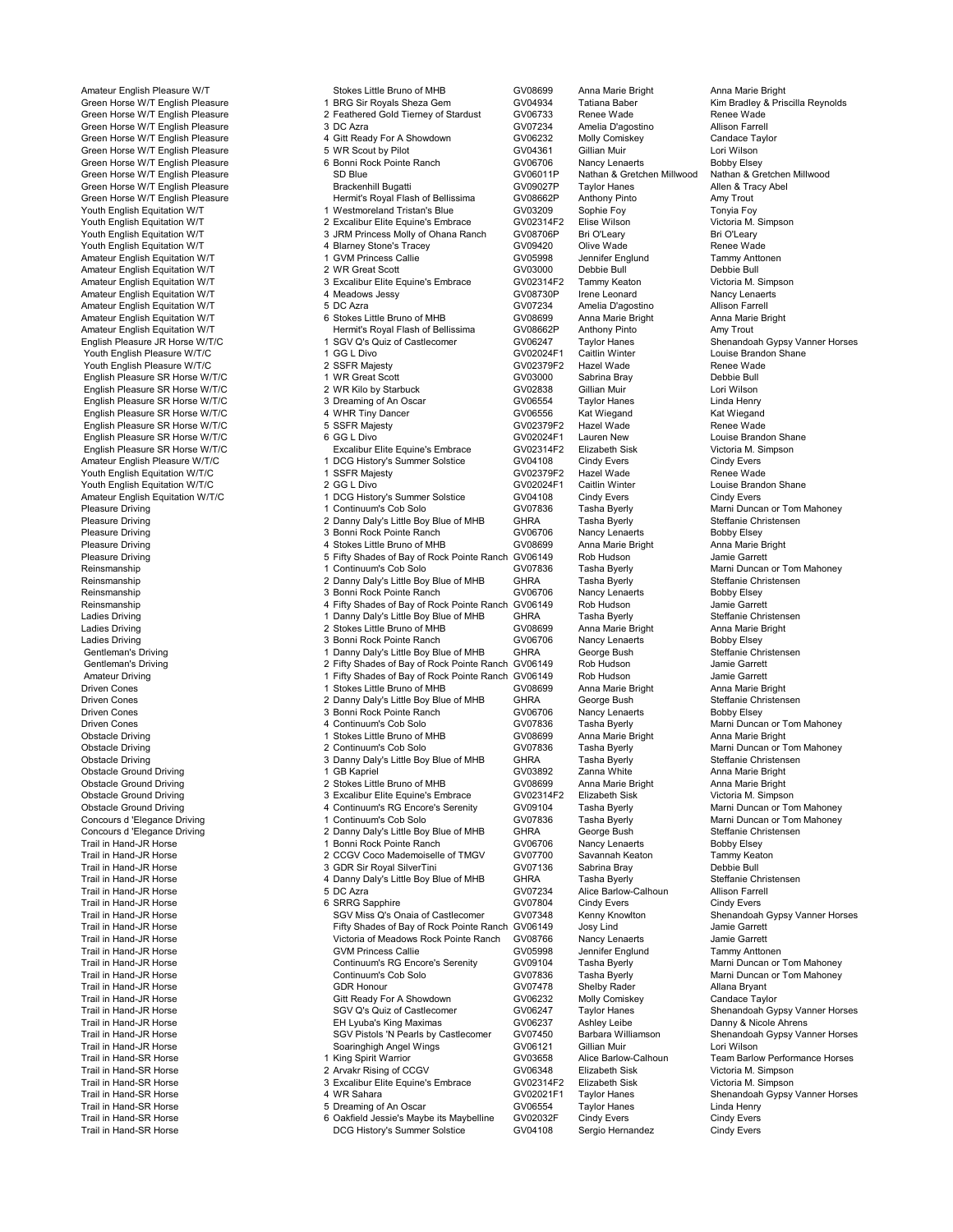Trail Under Saddle W/T/C-Amateur DCG History's Summer Solstice GV04108 Cindy Evers Cindy Evers Trail Under Saddle W/T/C-Amateur

Trail in Hand-SR Horse SGV Articles SGV Q's Miss Maybelline States (SCV03438 Kenny Knowlton Shenandoah Gypsy Vanner Horses<br>Trail in Hand-SR Horse SGV Trillium's Tsura (SCV Trillium's Tsura CHO Barbara Williamson Shenandoah Trail in Hand-SR Horse SGV Trillium's Tsura SGV Trillium's Tsura GV04002 Barbara Williamson Shenandoah Gypsy Vanner Horses<br>Trail in Hand-SR Horse Start Sture (Start Start) in Market GV02838 Gillian Muir I ori Wilson I ori Trail in Hand-SR Horse WR Kilo by Starbuck GV02838 Gillian Muir Lori Wilson Trail in Hand-SR Horse WR Scout by Pilot GV04361 Gillian Muir Lori Wilson<br>Trail in Hand-SR Horse WR Great Scott GV03000 Sabrina Bray Debbie Bull Trail in Hand-SR Horse WR Great Scott GV03000 Sabrina Bray Debbie Bul Trail in Hand-SR Horse CSF Flash of Gold & Silver GV02219F1 Lauren New Louise Brandon Shane Trail in Hand-SR Horse Brackenhill Bugatti GV09027P Taylor Hanes Allen & Tracy Abel Trail in Hand-SR Horse **Hermit's Royal Flash of Bellissima** GV08662P Alice Barlow-Calhoun Amy Trout<br>Trail in Hand-SR Horse **Hermit's Royal Flash of Bellissima** GV08662P Alice Barlow-Calhoun Amy Trout<br>CV08699 Anna Marie Bri Trail in Hand-SR Horse Stokes Little Bruno of MHB GV08699 Anna Marie Bright Anna Marie Bright Anna Marie Bright Trail in Hand-SR Horse General Control of the State State State Communications of the CV03892 Zanna White Anna Marie Bright<br>Trail in Hand-SR Horse General GV04455 GV04455 Tatiana Baber Shelby Rader Shelby Rader Trail in Hand-SR Horse Segway's Early Riser GV04455 Tatiana Baber Shelby Rader<br>Trail in Hand-Youth 1 Excalibur Elite Equine's Embrace GV02314F2 Elise Wilson Victor Trail in Hand-Youth 1 And 1 Excalibur Elite Equine's Embrace GV02314F2 Elise Wilson Victoria M.<br>1 Excali in Hand-Youth 1 Bri O'Leary 2 JRM Princess Molly of Ohana Ranch GV08706P Bri O'Leary 1999 Bri O'Leary Trail in Hand-Youth 2 JRM Princess Molly of Ohana Ranch GV08706P Bri O'Leary Bri O'Leary Trail in Hand-Youth 3 Westmoreland Tristan's Blue GV03209 Sophie Foy Tonyia Foy Trail in Hand-Youth 4 SSFR Majesty GV02379F2 Hazel Wade Renee Wade Trail in Hand-Youth **1980 COVID EXECUTE 1** GV02024F1 Caitlin Winter Louise Brandon Shane<br>Trail in Hand-Youth 1990 Covid Covid-Brandon Shane Stone's Tracey Covid-2009420 Olive Wade Renee Wade Trail in Hand-Youth 6 Blarney Stone's Tracey Governee GV09420 Olive Wade Renee Wade Renee Wade Renee Wade Stat<br>Trail in Hand-Amateur Clictoria M. Simpson 1996 1997 (Scalibur Elite Equine's Embrace GV02314F2 Tammy Keaton V Trail in Hand-Amateur Tammy Keaton 2 CCGV Coco Mademoiselle of TMGV GV07700 Savannah Keaton Tammy Keaton Tammy<br>2 CCGV Coco Mademoiselle of TMGV GV03658 Jacob Barlow-Calhoun Team Barlow P Trail in Hand-Amateur 3 King Spirit Warrior GV03658 Jacob Barlow-Calhoun Team Barlow Performance Horses Trail in Hand-Amateur 4 BRG Sir Royals Sheza Gem GV04934 Priscilla Reynolds Kim Bradley & Priscilla Reynolds<br>Trail in Hand-Amateur 5 GVM Princess Callie GV05998 Jenni Trail in Hand-Amateur 5 GVM Princess Callie GV05998 Jennifer Englund Tammy Anttonen Trail in Hand-Amateur **1992 Constant Constant Constant Constant Constant Constant Constant Constant Constant Const**<br>Trail in Hand-Amateur **Shenandoah Gypsy Vanner Horses**<br>Trail in Hand-Amateur **Shenandoah Gypsy Vanner Hors** DCG History's Summer Solstice GV04108 Cindy Evers Cindy Evers Cindy Evers Cindy Evers Cindy Evers Companies Companies Companies Companies Companies Companies Companies Companies Companies Companies Companies Companies Comp Trail in Hand-Amateur Meadows Jessy GV08730P Irene Leonard Nancy Lenaerts Trail in Hand-Amateur **Feathered Gold Tierney of Stardust** GV06733 Renee Wade Renee Wade Renee Wade Renee Wade Renee Wade Renee Wade Renee Wade Renee Wade Renee Wade Renee Wade Renee Wade Renee Wade Renee Wade Renee Wade R Trail in Hand-Amateur Arvakr Rising of CCGV GV06348 Tammy Keaton Victoria M. Simpson Trail in Hand-Amateur **Sin Mateur Sir Karryghan Sir Karryghan** GV09005 Daniel Breslin Breslin Daniel & Rebecca Breslin Computer Sir Roval SilverTini GV07136 Debbie Bull Debbie Bull Debbie Bull Debbie Bull Debbie Bull Debbi Trail in Hand-Amateur GDR Sir Royal SilverTini GV07136 Debbie Bull Debbie Bull Trail in Hand-Amateur **SGV Altam COVIC's Community Community** GV06247 Brianna Cochran Shenandoah Gypsy Vanner Horses<br>Trail in Hand-Amateur Shenandoah Shenandoah DC Azra Community Community GV07234 Amelia D'agostino Allison Trail in Hand-Amateur DC Azra GV07234 Amelia D'agostino Allison Farrell Trail in Hand-Amateur Hermit's Royal Flash of Bellissima GV08662P Anthony Pinto Amy Trout Trail in Hand-Amateur Soaringhigh Angel Wings GV06121 Janet Nathan Lori Wilson<br>Trail in Hand-Amateur Stokes Little Bruno of MHB GV08699 Anna Marie Bright Anna Marie B Trail in Hand-Amateur Stokes Little Bruno of MHB GV08699 Anna Marie Bright Anna Marie Bright Trail in Hand-Amateur GB Kapriel GV03892 Anna Marie Bright Anna Marie Bright Trail in Hand-Amateur Cindy Evers Communication of Oakfield Jessie's Maybe its Maybelline GV02032F Cindy Evers<br>Trail in Hand-Amateur Cindy Evers Cindy Evers Cindy Evers Cindy Evers Cindy Evers Cindy Evers Trail in Hand-Amateur SRRG Sapphire GV07804 Cindy Evers Cindy Evers Trail in Hand-Amateur Dreaming of An Oscar GV06554 Dani Fleck Linda Henry Trail in Hand-Amateur GDR Honour GV07478 Priscilla Reynolds Allana Bryant Trail Under Saddle W/T-JR Horse 1 GVM Princess Callie GV05998 Jennifer Englund Tammy Anttonen Trail Under Saddle W/T-JR Horse 2 Bonni Rock Pointe Ranch GV06706 Nancy Lenaerts Bobby Elsey Trail Under Saddle W/T-JR Horse 3 DC Azra GV07234 Alice Barlow-Calhoun Allison Farrell Trail Under Saddle W/T-JR Horse Trail Under Saddle W/T-JR Horse EH Lyuba's King Maximas GV06237 Ashley Leibe Danny & Nicole Ahrense EH Lyuba's King Maximas GV06237 Ashley Leibe Danny & Nicole Ahrense EH Lyuba's King Maxima Tifty Shades of Bay of Rock Pointe Ranch GV06149 Josy Lind<br>1 Segway's Early Riser GV04455 Shelby Rader Shelby Rader Trail Under Saddle W/T-SR Horse 1 Segway's Early Riser GV04455 Shelby Rader Shelby Rader Trail Under Saddle W/T-SR Horse 2 GB Kapriel GV03892 Zanna White Anna Marie Bright Trail Under Sammers Sammers 3 Excalibur Elite Equine's Embrace 3 Excalibur Elite Equine's Embrace 3 COD 314F2 Elise Wilson 4 Arvakr Rising of CCGV 6948 Elizabeth Sisk Victoria M. Simpson Trail Under Saddle W/T-SR Horse 4 Arvakr Rising of CCGV GV06348 Elizabeth Sisk Victoria M. Simpson Trail Under Saddle W/T-SR Horse 5 King Spirit Warrior GV03658 Alice Barlow-Calhoun Team Barlow Performance Horses Trail Under Saddle W/T-SR Horse **6 Ackyard Swagger** GV08347P Kat Wiegand Kat Wiegand Kat Wiegand<br>Trail Under Saddle W/T-SR Horse Wade Trail Under Saddle W/T-SR Horse Trail Under Saddle W/T-SR Horse<br>Trail Under Saddle W/T-SR Horse Trail Inder Stare Renee Stone's Trace Wade Renee GV06420 Trail Under Same Stone's Tracey Communication (SV09420 Olive Wade Renee Wade Renee Wade Renee Wade Renee Wade Renee Wade Renee Wade Renee Wade Renee Wade Renee Wade Renee Wade Renee Wade Renee Wade Renee Wade Renee Wade Re Trail Under Saddle W/T-SR Horse North Communication of MR Scout by Pilot North Group (GV04361 Gillian Muir Lori Wilson Lori Wilson Communication Shane Communication Communication Shane Communication Government Communicatio Trail Under Saddle W/T-SR Horse CSF Flash of Gold & Silver GV02219F1 Lauren New Louise Brandon Shanes CSF Flash of Gold & Silver GV020219F1 Lauren New Louise Brandon Shanes CSF Flash of Gold & Silver Communist GV02021F1 Ta WR Sahara Trail Under Solomon GV02021F1 Taylor Hanes Shenandoah Gypsy Vanner Horses Communical Gypsy Vanner Horses Communical Gypsy Vanner Horses Shenandoah Gypsy Vanner Horses Communical Gypsy Vanner Horses Communical Gyp Trail Under Saddle W/T-SR Horse Brackenhill Bugatti GV09027P Taylor Hanes Allen & Tracy Abel Trail Under Saddle W/T-SR Horse Hermit's Royal Flash of Bellissima GV08662P Alice Barlow-Calhoun Amy Trout Trail Under Saddle W/T-SR Horse **Stokes Little Bruno of MHB** GV08699 Anna Marie Bright Anna Marie Bright Anna Marie Bright<br>Trail Under Saddle W/T-Youth Simpson 1 Excalibur Elite Equine's Embrace GV02314F2 Elise Wilson Vict Trail Under Saddle W/T-Youth 1 Lite Crown Christene's Embrace GV02314F2 Elise Wilson Victoria M.<br>1 Trail Under Saddle W/T-Youth 1 2 Westmoreland Tristan's Blue GV03209 Sophie Foy Tonyia Foy Trail Under Saddle W/T-Youth 2 Westmoreland Tristan's Blue GV03209 Sophie Foy Tonyia Foy Trail Under Saddle W/T-Youth 3 JRM Princess Molly of Ohana Ranch GV08706P Bri O'Leary Bri O'Leary Trail Under Saddle W/T-Youth 4 Blarney Stone's Tracey GV09420 Olive Wade Renee Wade Trail Under Saddle W/T-Amateur 1 GVM Princess Callie 1 GV05998 Jennifer Englund Tammy Anttonen<br>1 GV02314F2 Tammy Anttonen Victoria M. Simpson 2 Excalibur Elite Equine's Embrace GV02314F2 Tammy Keaton Victoria M. Simpson 2 Excalibur Elite Equine's Embrace CV02314F2 Tammy Keaton Victoria M. Simpson<br>3 Arvakr Rising of CCGV GV06348 Tammy Keaton Victoria M. Simpson Trail Under Saddle W/T-Amateur **3 Arvakr Rising of CCGV** GV06348 Tammy Keaton Victoria M. Simpson COV<br>1991 Trail Under Saddle W/T-Amateur 1991 Anna Marie Bright Anna Marie Bright Anna Marie Bright Anna Marie Bright Trail Under Saddle W/T-Amateur 4 GB Kapriel GV03892 Anna Marie Bright Anna Marie Bright 5 Feathered Gold Tierney of Stardust GV06733 Renee Wade The Renee Wade Renee Wade Renee Wade Renee Wade Renee Wade Renee Wade Renee Wade Renee Wade Renee Wade Renee Wade Renee Wade Renee Wade Renee Wade Renee Wade Renee Wa Trail Under Saddle W/T-Amateur 6 DC Azra GV07234 Amelia D'agostino Allison Farrell Trail Under Saddle W/T-Amateur Meadows Jessy GV08730P Irene Leonard Nancy Lena<br>Trail Under Saddle W/T-Amateur Trail Under Saddle W/T-Amateur **Michael State Contrail Under Saddle W/T-Amateur C**WR Great Scott GV03000 Debbie Bull<br>Trail Under Saddle W/T-Amateur **Debie Bull Deby Deby BRG Sir Royals Sheza** Gem GV04934 Priscilla Reynolds Trail Under Saddle W/T-Amateur BRG Sir Royals Sheza Gem GV04934 Priscilla Reynolds Kim Bradley & Priscilla Reynolds Trail Under Saddle W/T-Amateur **Hermit's Royal Flash of Bellissima** GV08662P Anthony Pinto GV08662P Anthony Pinto Amy Trout Control of MHR CV08699 Anna Marie Bright Trail Under Saddle W/T-Amateur Stokes Little Bruno of MHB GV08699 Anna Marie Bruno of MHB<br>Trail Under Saddle W/T/C-JR Horse Stokes Anna Marie Anna Marie Bright Anna Marie Bright Annes (SCO) 1999 1999 Trail Under Saddle W/T/C-JR Horse 1 SGV Q's Quiz of Castlecomer GV06247 Taylor Hanes Shenandoah Gypsy Vanner Horses Trail Under Saddle W/T/C-SR Horse 1 GG L Divo 1 GG L Divo 1 GV02024F1 Lauren New 1 Louise Brandon Shandon Sha<br>1 GV02314F2 Elizabeth Sisk 1 Gictoria M. Simpson 1 Caucalibur Elite Equine's Embrace 1 GV02314F2 Elizabeth Sisk Trail Under Saddle W/T/C-SR Horse 2 Excalibur Elite Equine's Embrace CV02314F2 Elizabeth Sisk Victoria M. Simpson<br>2 Excalibur California M. Simpson Cover Stat Wiegand Creative Cover Stat Wiegand Kat Wiegand Trail Under Saddle W/T/C-SR Horse 3 WHR Tiny Dancer GV06556 Kat Wiegand Kat Wiegand Trail Under Saddle W/T/C-SR Horse 4 Dreaming of An Oscar GV06554 Taylor Hanes Linda Henry Trail Under Saddle W/T/C-SR Horse 5 Oakfield Jessie's Maybe its Maybelline GV02032F Amber Norris Cindy Evers Trail Under Saddle W/T/C-SR Horse **DRG History's Summer Solstice** GV04108 Sergio Hernandez<br>1992 Trail Under Saddle W/T/C-SR Horse **Cindy Evers Colla Cindy Everse Cindy Everse Cindy Everse Cindy Knowlton** Trail Under Sammen Sammen Saddle With Schenandoah Gypsy Vanner Horses Communisty Communisty Communisty Communisty Communisty Communisty Communisty Communisty Communisty Communisty Communisty Communisty Communisty Communist Trail Under Saddle W/T/C-SR Horse **WR Great Scott** GV03000 Sabrina Bray Computer Scott GV03000 Sabrina Bray Debbie Bull<br>Trail Under Saddle W/T/C-Youth Computer Sabrina And SSFR Majesty Computer Scott GV02379F2 Hazel Wade Trail Under Saddle W/T/C-Youth 1 SSFR Majesty 1 1 SSFR Majesty CV02379F2 Hazel Wade Renee Wade Renee Wade Renee Wade<br>Trail Under Saddle W/T/C-Youth 2 GG LDivo 2 GG LDivo GV02024F1 Caitlin Winter Louise Brandon Shane Trail Under Saddle W/T/C-Youth 2 GG L Divo Correst Caitlin Winter Caitlin Winter 2 GG L Divo CONDER CONTERNING<br>2 GG L Divo GV02024F1 Caitlin Winter Norris 1 Oakfield Jessie's Mavbe its Mavbelline GV02032F Amber Norris Trail Under Same Saddle Under School Under Norris 1 Oakfield Jessie's Maybe its Maybelline GV02032F Amber Norris Cindy Evers Cindy Evers Cindy Evers

Team Barlow Performance Horses<br>Amy Trout<br>Anna Marie Bright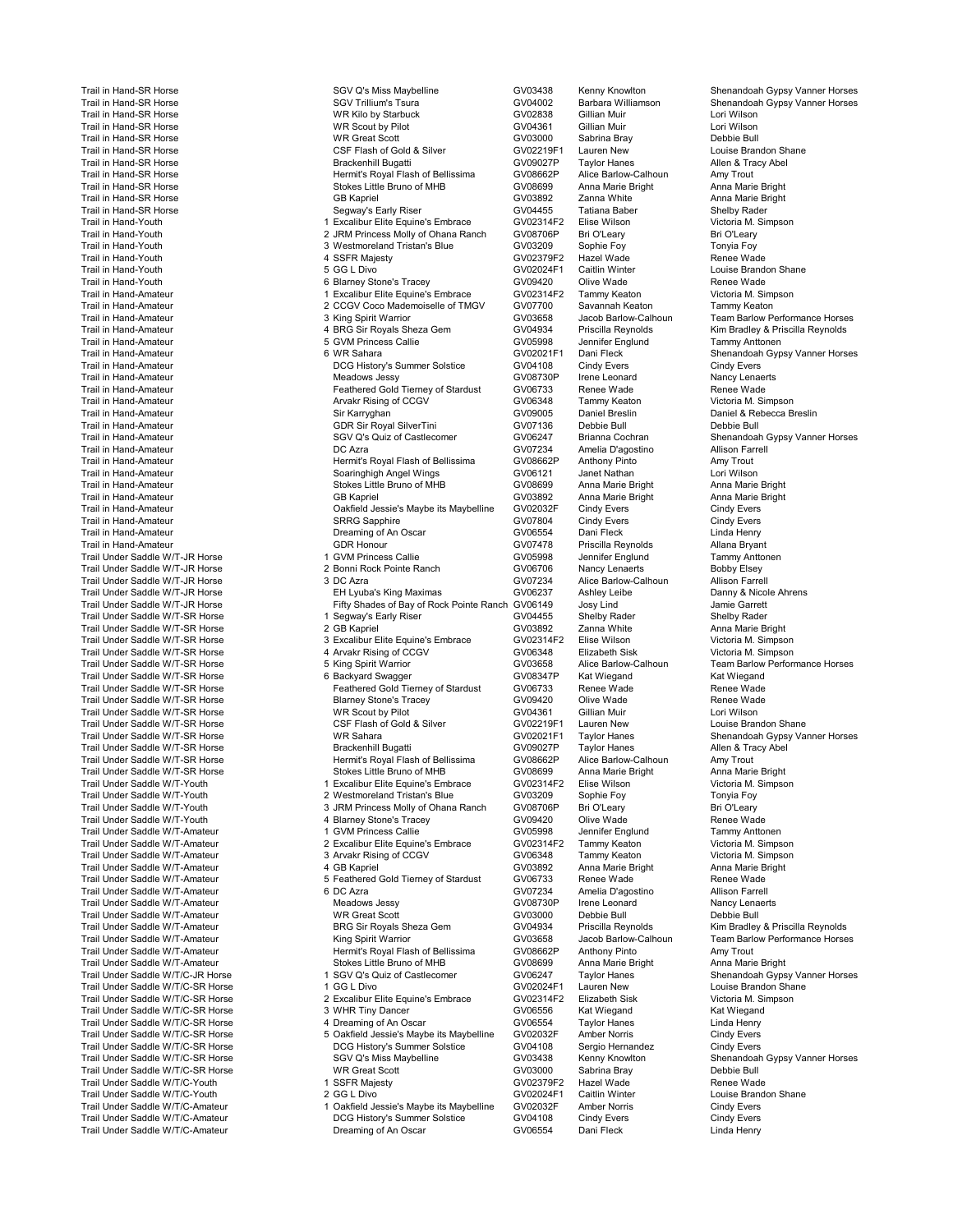Ranch Pleasure 2 Dreaming of An Oscar GV06554 Taylor Hanes Linda Henry Ranch Pleasure 3 GG L Divo GV02024F1 Lauren New Louise Brandon Shane Ranch Pleasure 1992 March 2006 (4 WHR Tiny Dancer 1992)<br>4 M/T Ranch Riding 1996 March 2008 Molly of Ohana Ranch 2008706P Bri O'Leary 1996 (Bri O'Leary 1996)

Western Pleasure JR Horse W/J 1 Fifty Shades of Bay of Rock Pointe Ranch GV06149 Josy Lind Jamie Garrett Jamie Garrett<br>Western Pleasure JR Horse W/J 2 EH Lyuba's King Maximas GV06237 Ashley Leibe Danny & Nicole Ahrens 2 EH Lyuba's King Maximas **GV06237** Ashley Leibe Danny & Nicole A<br>3 GVM Princess Callie **GV05998** Jennifer Englund Tammy Anttonen Western Pleasure JR Horse W/J **3** GVM Princess Callie **GV05998** Jennifer Englund Tammy Anttonen Communication Communication Communication Communication Farmell<br>Western Pleasure JR Horse W/J **Antication Communication Commun** Western Pleasure JR Horse W/J 4 DC Azra 4 CO Azra CV07234 Alice Barlow-Calhoun Allison Farrell<br>Western Pleasure JR Horse W/J Gitt Ready For A Showdown GV06232 Molly Comiskey Candace Taylor Western Pleasure JR Horse W/J **Gitt Ready For A Showdown** GV06232 Molly Comiskey Candace Taylor<br>1 Western Pleasure W/J 1 Westmoreland Tristan's Blue GV03209 Sophie Foy Tonyia Foy<br>1 2 Fxcalibur Flite Fquine's Embrace GV0231 Youth Western Pleasure W/J 1 1 Westmoreland Tristan's Blue GV03209 Sophie Foy<br>
Youth Western Pleasure W/J 1 2 Excelibur Filte Fourne's Embrace GV02314F2 Flise Wilson Youth Western Pleasure W/J 2 Excalibur Elite Equine's Embrace GV02314F2 Elise Wilson Victoria M. Simpson Youth Western Pleasure W/J **8 Mart 20 Trans and American State Of American** SUM Princess Molly of Ohana Ranch Bri O'Leary Bri O'Leary Bri O'Leary Bri O'Leary 3 JRM Princess Molly of Ohana Ranch GV08706P Bri O'Leary Bri O'L Youth Western Pleasure W/J 4 Blarney Stone's Tracey GV09420 Olive Wade Renee Wade Western Pleasure SR Horse W/J 1 Dreaming of An Oscar 1999 CW06554 Chuck Hanes 1999 Chuck Hanes 2006554 Chuck Hanes 2006554 Chuck Hanes 2 GV06554 Chuck Hanes 2 GV06554 Chuck Hanes 2 GV06554 Chuck Hanes 2 GV06554 Chuck Hanes Western Pleasure SR Horse W/J 2 GB Kapriel GV03892 Zanna White Anna Marie Bright Western Pleasure SR Horse W/J 3 Arvakr Rising of CCGV GV06348 Elizabeth Sisk Victoria M.<br>Western Pleasure SR Horse W/J 4 Westmoreland Tristan's Blue GV03209 Sophie Foy To Western Pleasure SR Horse W/J **4** Westmoreland Tristan's Blue GV03209 Sophie Foy **Tonyia Foy** Tonyia Foy and the Standard Tristan's Blue GV02314F2 Elise Wilson Cictoria M. Simpson<br>Western Pleasure SR Horse W/J **Standard St** 5 Excalibur Elite Equine's Embrace GV02314F2 Elise Wilson Victoria M. Simpson<br>6 CSE Flash of Gold & Silver GV02219F1 Lauren New Jouise Brandon Shane Western Pleasure SR Horse W/J 6 CSF Flash of Gold & Silver GV02219F1 Lauren New Louise Brand<br>Western Pleasure SR Horse W/J Backyard Swagger GV08347P Kat Wiegand Kat Wiegand Western Pleasure SR Horse W/J **Backyard Swagger** GV08347P Kat Wiegand Kat Wiegand<br>Western Pleasure SR Horse W/J Blarney Stone's Tracey GV09420 Olive Wade Renee Wade Western Pleasure SR Horse W/J Blarney Stone's Tracey GV09420 Olive Wade Renee Wade Western Libert Pleasure SR Horse William Covern Christial Reynolds<br>Stokes Little Bruno of MHB (GV08699 Anna Marie Bright Anna Marie Bright Western Pleasure SR Horse W/J Stokes Little Bruno of MHB GV08699 Anna Marie Bright Anna Marie Bright Western Pleasure SR Horse W/J Segway's Early Riser GV04455 Shelby Rader Shelby Rader Shelby Rader Shelby Rader<br>Amateur Western Pleasure W/J Shelby Rader Shelby Rader All Dreaming of An Oscar GV06554 Chuck Hanes Chuck Hanes Amateur Western Pleasure W/J 1 Dreaming of An Oscar 1999 (States 1999) Chuck Hanes Calida Henry<br>Amateur Western Pleasure W/J 1999 (Sample 2 GVM Princess Callie 1999 (States 1999) Alennifer Englund 1999 Tammy Anttonen Amateur Western Pleasure W/J **2 GVM Princess Callie 1996** GV05998 Jennifer Englund Tammy Anttonen<br>2 GV02314F2 Tammy Keaton (Victoria M. Simpson 3 Excalibur Elite Equine's Embrace GV02314F2 Tammy Keaton (Victoria M. Simpson Amateur Western Plannet Control of the Control of the Control of Control of the Control of the Control of the C<br>4 Arvakr Rising of CCGV Control Control of COOS348 Tammy Keaton Victoria M. Simpson Amateur Western Pleasure W/J **4 Arvakr Rising of CCGV COV** GV06348 Tammy Keaton Victoria M. Simpson Cover and Amateur Western Pleasure W/J 5 Meadows Jessy COCC COV CV08730P Irene Leonard Nancy Lenaerts Amateur Western Pleasure W/J 5 Meadows Jessy GV08730P Irene Leonard Nancy Lenaerts Amateur Western Pleasure W/J 6 Stokes Little Bruno of MHB GV08699 Anna Marie Bright Anna Marie Bright Anna Marie Bright Anna Marie Bright Anna Marie Bright Anna Marie Bright Anna Marie Bright Anna Marie Bright Anna Marie B Amateur Western Pleasure W/J BRG Sir Royals Sheza Gem GV04934 Priscilla Reynolds Kim Bradley & Priscilla Reynolds<br>Amateur Western Pleasure W/J Kim Bradley & King Spirit Warrior (GV03658 Jacob Barlow-Calhoun Team Barlow Per King Spirit Warrior **Amateur COVING MILEAN COVERSURE SEARCH AMATE**URE TEAM COVING MILEAN COVING DETERMING DETERM<br>Amelia D'agostino Dellis Deverting Allison Farrell D'Allison Performance Horses Amateur Western Pleasure W/J **DC Azra COVIDS Example 2007234** Amelia D'agostino Allison Farrella D'agostino Amelia D'agostino Allison Farrella D'agostino America COVIDS America COVIDS America Hermit's Royal Flash of Bellis Amy Trout Hermit's Royal Flash of Bellissima GV08662P Anthony Pinto Amy Trout<br>1 Bonni Rock Pointe Ranch GV06706 Nancy Lenaerts Bobby Elsey Green Horse W/T Western Pleasure 1 Bonni Rock Pointe Ranch 1 Cover 2006706 Nancy Lenaerts Bobby Elsey<br>Green Horse W/T Western Pleasure 2 DC Azra 2 GV07234 Alice Barlow-Calhoun Allison Farrell Green Horse W/T Western Pleasure **2DC Azra 12 DC Azra 1988** GV07234 Alice Barlow-Calhoun Allison Farrell<br>1998 Green Horse W/T Western Pleasure **3BRG Sir Royals Sheza Gem** 1 GV04934 Priscilla Reynolds Kim Bradley & Priscill Green Horse W/T Western Pleasure **3 BRG Sir Royals Sheza Gem** GV04934 Priscilla Reynolds Kim Bradley & P<br>3 BRG Streen Horse W/T Western Pleasure 4 Gitt Ready For A Showdown GV06232 Molly Comiskey Candace Taylor Green Horse W/T Western Pleasure **4 Gitt Ready For A Showdown** GV06232 Molly Comiskey Candace Taylor<br>GV06011P Nathan & Gretchen Millwood Nathan & Gretchen Millwood Nathan & Gretchen Millwood Nathan & Gretchen Millwood Green Horse W/T Western Pleasure SD Blue GV06011P Nathan & Gretchen Millwood Nathan & G<br>Youth Western Horsemanship W/J 1 Westmoreland Tristan's Blue GV03209 Sophie Foy Tonyia Youth Western Horsemanship W/J 1 Westmoreland Tristan's Blue GV03209 Sophie Foy Tonyia Foy<br>Youth Western Horsemanship W/J 2 Excalibur Elite Equine's Embrace GV02314F2 Elise Wilson Victoria Nouth Western Horsemanship W/J 2 Excalibur Elite Equine's Embrace GV02314F2 Elise Wilson Victoria M.<br>19 3 Youth Western Horsemanship W/J 3 JRM Princess Molly of Ohana Ranch GV08706P Bri O'Leary Bri O'Leary Volket Western Horseman Horsemanship Wilders Molly of Ohana Ranch GV08706P Bri O'Leary Bri O'Leary Bri O'Leary<br>4 Blarney Stone's Tracey and GV09420 Olive Wade Youth Western Horsemanship W/J **4 Blarney Stone's Tracey 6** GV09420 Olive Wade Renee Wade<br>Amateur Western Horsemanship W/J 1 Excalibur Elite Equine's Embrace GV02314F2 Tammy Keaton Victoria M. Simpson Amateur Western Horsemanship Wilson Horsemanship Wilson Wilson Wictoria M. Simpson<br>1 Excalibur Elite Express Callie GV05998 Jennifer Englund Tammy Anttonen Amateur Western Horsemanship W/J 2 GVM Princess Callie GV05998 Jennifer Englund Tammy Anttonen<br>Amateur Western Horsemanship W/J 3 Arvakr Rising of CCGV GV06348 Tammy Keaton Amateur Western Horsemanship W/J 3 Arvakr Rising of CCGV 66948 Tammy Keaton Christoria M.<br>Amateur Western Horsemanship W/J 4 Hermit's Royal Flash of Bellissima GV08662P Anthony Pinto Amy Trout Amateur Western Horsemanship W/J **4 Hermit's Royal Flash of Bellissima** GV08662P Anthony Pinto Amy Trout Amy Trout<br>Amateur Western Horsemanship W/J 5 DC Azra GV07234 Amelia D'agostino Allison Farrell Amateur Western Horsemanship W/J 5 DC Azra 5 DC Azra CV07234 Amelia D'agostino Allison Farrell<br>Amateur Western Horsemanship W/J 6 King Spirit Warrior GV03658 Jacob Barlow-Calhoun Team Barlow Performance Horses Amateur Western Horsemanship W/J 6 King Spirit Warrior GV03658 Jacob Barlow-Calhoun Team Barlow Performance Horses Amateur Western Horsemanship W/J Meadows Jessy GV08730P Irene Leonard Nancy Lenaerts Amateur Western Horsemanship W/J BRG Sir Royals Sheza Gem GV04934 Priscilla Reynolds Kim Bradley & Priscilla Reynolds<br>Amateur Western Horsemanship W/J Stokes Little Bruno of MHB GV08699 Anna Marie Bright Anna Marie Bright Amateur Western Horsemanship W/J Stokes Little Bruno of MHB GV08699 Anna Marie Bright Anna Marie I<br>Amateur Western Horsemanship W/J Dreaming of An Oscar GV06554 Chuck Hanes Linda Henry Amateur Western Horsemanship W/J **Dreaming of An Oscar CALC 84 CHUCK Hanes** GV06554 Chuck Hanes Linda Henry Chuck Hanes Linda Henry Chuck Hanes Linda Henry Chuck Hanes Linda Henry Chuck Hanes Linda Henry Chuck Hanes Linda Western Pleasure JR Horse W/J/L **1 SGV Q's Quiz of Castlecomer** GV06247 Taylor Hanes Shenandoah Gypsy Vanner Horses<br>1 SSFR Maiesty CV02379F2 Hazel Wade Renee Wade Youth Western Pleasure W/J/L 1 SSFR Majesty GV02379F2 Hazel Wade Renee Wade Youth Western Pleasure W/J/L **2 GG L Divo GYOUT ALL AND STAND CONCEVERT** Caitlin Winter Louise Brandon Shane<br>Western Pleasure SR Horse W/J/l **Standard Concerned ALL And Standard Concerned Concerned Concerned Concerned Con** Western Pleasure SR Horse W/J/L 1 Dreaming of An Oscar GV06554 Taylor Hanes Linda Henry Western Pleasure SR Horse W/J/L 2 SSFR Majesty GV02379F2 Hazel Wade Renee Wade <br>Western Pleasure SR Horse W/J/L 3 GG L Divo GV02024F1 Lauren New Louise Brandon Sh Western Pleasure SR Horse W/J/L 3 GG L Divo GV02024F1 Lauren New Louise Brandon Sha<br>Western Pleasure SR Horse W/J/L 4 Excalibur Elite Equine's Embrace GV02314F2 Elizabeth Sisk 4 Excalibur Elite Equine's Embrace GV02314F2 Elizabeth Sisk Victoria M. Si<br>5 WHR Tiny Dancer GV06556 Kat Wiegand Kat Wiegand Western Pleasure SR Horse W/J/L **6 WHR Tiny Dancer** GV06556 Kat Wiegand Kat Wiegand Kat Wiegand<br>Western Pleasure SR Horse W/J/L **GUCCHIST GUCCHIST COVILLAGE COVICES** GV04108 Cindy Evers Cindy Evers Western Pleasure SR Horse W/J/L 6 DCG History's Summer Solstice GV04108 Cindy Evers Cindy Evers Cindy Evers Cindy Evers Cindy Evers Covers Covers Covers Covers Covers Covers Covers Covers Covers Covers Covers Covers Covers Western Pleasure SR Horse W/J/L **SGV Q's Miss Maybelline** GV03438 Kenny Knowlton Shenandoah Gypsy Vanner Horses<br>Western Pleasure SR Horse W/J/L Cartield Jessie's Maybe its Maybelline GV02032F Amber Norris Cindy Evers Cindy Western Pleasure SR Horse W/J/L **Cannel Communist Communist Communist Communist Communist Communist Communist C**<br>19 Amateur Western Pleasure W/J/L Cinda Henry 1 Dreaming of An Oscar Guida Gove GV06554 Dani Fleck Communist Amateur Western Pleasure W/J/L 1 Dreaming of An Oscar CV06554 Dani Fleck Linda Henry<br>1 DCG History's Summer Solstice GV04108 Cindy Evers Cindy Evers Cindy Evers Amateur Western Pleasure W/J/L 2 DCG History's Summer Solstice GV04108 Cindy Evers Cindy Evers Cindy Evers Cindy Evers<br>2 Oakfield Jessine World Cindy Evers Cindy Evers Cindy Evers State of Maybelline GV02032F Amber Norris - Amber Norris Cindy Evers<br>Amber Norris Cindy Evers Cindy Evers<br>1 GG L Divo Cindy Colombia GV02024F1 Caitlin Winter Colosie Brandon Shane Youth Western Horsemanship W/J/L 1 GG L Divo COV2024F1 Caitlin Winter Louise Brandon Shane Brandon Shane Brandon<br>1 GV02379F2 Hazel Wade Brandon Shane Brandon Shane Brandon Shane Brandon Shane Brandon Shane Brandon Shane Br Youth Western Horsemanship W/J/L 2 SSFR Majesty 2 CV02379F2 Hazel Wade Renee Wade<br>2 Amateur Western Horsemanship W/J/L 1 Dreaming of An Oscar CV06554 Dani Fleck Linda Henry Amateur Western Horsemanship W/J/L 1 Dreaming of An Oscar GV06554 Dani Fleck Linda Henry<br>Amateur Western Horsemanship W/J/L 2 DCG History's Summer Solstice GV04108 Cindy Evers Ci 2 DCG History's Summer Solstice <br>Cindy Evers Cindy Evers Cindy Evers Cindy Evers Cindy Evers Cindy Evers Cindy Evers Amateur Western Horsemanship W/J/L Oakfield Jessie's Maybe its Maybelline GV02032F Amber Norris Cindy Evers<br>W/T Ranch Pleasure 1 Segway's Early Riser GV04455 Shelby Rader Sh W/T Ranch Pleasure 1 Segway's Early Riser CV04455 Shelby Rader GV04455 Shelby Rader Shelby Rader Shelby Rader<br>1 Shelby Reasure 1 Shelby Rader Shelby Riser Sheeza Gem (GV04934 Priscilla Reynolds W/T Ranch Pleasure 2 BRG Sir Royals Sheza Gem CV04934 Priscilla Reynolds Kim Bradley & Priscilla Reynolds<br>2 BRG Sir Royals Sheza Gem GV03209 Sophie Fov Tonvia Fov Tonic Fov W/T Ranch Pleasure 3 Westmoreland Tristan's Blue GV03209 Sophie Foy Tonyia Foy W/T Ranch Pleasure 4 Backyard Swagger GV08347P Kat Wiegand Kat Wiegand W/T Ranch Pleasure 5 JRM Princess Molly of Ohana Ranch GV08706P Bri O'Leary Bri O'Leary W/T Ranch Pleasure 6 GB Kapriel GV03892 Zanna White Anna Marie Bright W/T Ranch Pleasure **EH Lyuba's King Maximas** GV06237 Ashley Leibe Danny & Nicole Ahrens<br>W/T Ranch Pleasure **Danny Action Contains the Danny of Trifty** Shades of Bay of Rock Pointe Ranch GV06149 Josy Lind W/T Ranch Pleasure Fifty Shades of Bay of Rock Pointe Ranch GV06149 Josy Lind Jamie Garrett W/T Ranch Pleasure Arvakr Rising of CCGV GV06348 Tammy Keaton Victoria M. Simpson<br>W/T Ranch Pleasure Excalibur Elite Equine's Embrace GV02314F2 Elise Wilson Victor Excalibur Elite Equine's Embrace GV02314F2 Elise Wilson Victoria M. Simps<br>GVM Princess Callie GV05998 Jennifer Englund Tammy Anttonen W/T Ranch Pleasure GVM Princess Callie GV05998 Jennifer Englund Tammy Anttonen W/T Ranch Pleasure CSF Flash of Gold & Silver GV02219F1 Lauren New Louise Brandon Shane W/T Ranch Pleasure DC Azra GV07234 Alice Barlow-Calhoun Allison Farrell W/T Ranch Pleasure **Hermit's Royal Flash of Bellissima** GV08662P Anthony Pinto Amy Trout<br>M/T Ranch Pleasure **Anna Marie Bright** Stokes Little Bruno of MHB GV08699 Anna Marie Bright Anna Marie Bright W/T Ranch Pleasure **Stokes Little Bruno of MHB** GV08699 Anna Marie Bright Anna Marie Bright Anna Marie Bright Anna Marie Bright Anna Marie Bright Anna Marie Bright Composed and Stokes Little Bruno of MHB GV02314F2 Elizabet Ranch Pleasure 1 Excalibur Elite Equine's Embrace GV02314F2 Elizabeth Sisk Victoria M. Simpson

1 JRM Princess Molly of Ohana Ranch